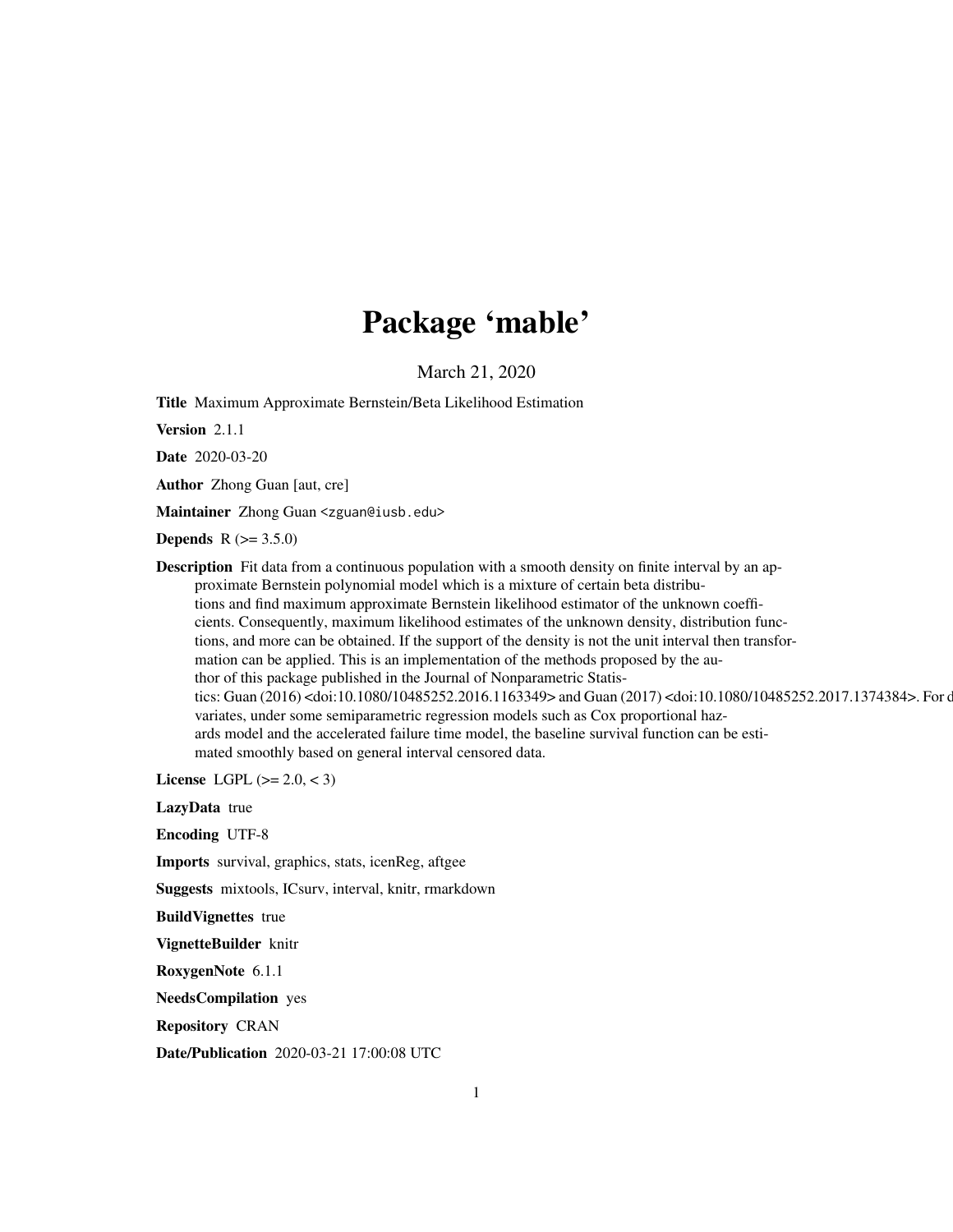# <span id="page-1-0"></span>R topics documented:

|       | dmixbeta  | -3             |
|-------|-----------|----------------|
|       |           | $\overline{4}$ |
|       |           | -5             |
|       | mable.aft |                |
|       |           |                |
|       |           |                |
|       |           |                |
|       |           |                |
|       |           |                |
|       |           |                |
|       |           |                |
|       | maple.aft |                |
|       |           |                |
|       |           |                |
|       |           |                |
|       |           |                |
|       |           |                |
|       |           |                |
| Index | 32        |                |

chicken.embryo *Chicken Embryo Data*

# Description

The chicken embryo dataset which contains day, number of days, and nT, the corresponding frequencies.

# Usage

data(chicken.embryo)

# Format

The format is: List of 2: day: int [1:21] 1 2 3 4 5 6 7 8 9 10 ...; nT : int [1:21] 6 5 11 2 2 3 0 0 0 0 ...

# Source

Jassim, E. W., Grossman, M., Koops, W. J. And Luykx, R. A. J. (1996). Multi-phasic analysis of embryonic mortality in chickens. *Poultry Sci.* 75, 464-71.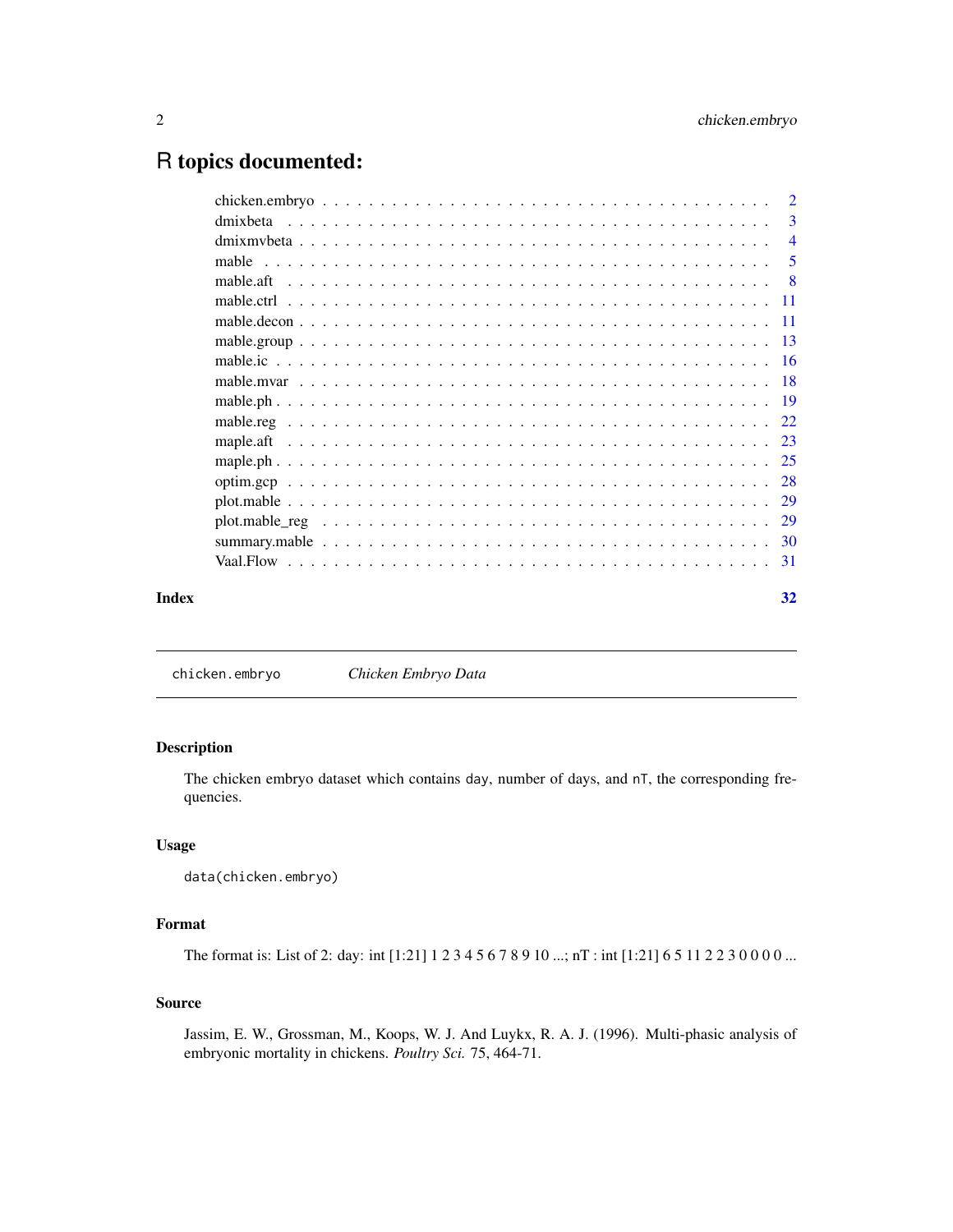#### <span id="page-2-0"></span>dmixbeta 3

#### References

Kuurman, W. W., Bailey, B. A., Koops, W. J. And Grossman, M. (2003). A model for failure of a chicken embryo to survive incubation. *Poultry Sci.* 82, 214-22.

Guan, Z. (2017) Bernstein polynomial model for grouped continuous data. *Journal of Nonparametric Statistics*, 29(4):831-848.

#### Examples

data(chicken.embryo)

dmixbeta *Mixture Beta Distribution*

#### **Description**

Density, distribution function, quantile function and pseudorandom number generation for the Bernstein polynomial model, mixture of beta distributions, with shapes  $(i+1, m-i+1)$ ,  $i = 0, \ldots, m$ , given mixture proportions  $p = (p_0, \ldots, p_m)$  and support interval.

#### Usage

dmixbeta(x, p, interval =  $c(\theta, 1)$ )  $pmixbeta(x, p, interval = c(0, 1))$  $qmixbeta(u, p, interval = c(0, 1))$  $r$ mixbeta(n, p, interval =  $c(0, 1)$ )

#### Arguments

| $\mathsf{x}$ | a vector of quantiles                                                                                                                   |
|--------------|-----------------------------------------------------------------------------------------------------------------------------------------|
| p            | a vector of $m+1$ values. The $m+1$ components of p must be nonnegative and sum<br>to one for mixture beta distribution. See 'Details'. |
| interval     | support/truncation interval $[a, b]$ .                                                                                                  |
| u            | a vector of probabilities                                                                                                               |
| n            | sample size                                                                                                                             |

# Details

The density of the mixture beta distribution on an interval  $[a, b]$  can be written as a Bernstein polynomial  $f_m(x; p) = \sum_{i=0}^m p_i \beta_{mi} [(x-a)/(b-a)]/(b-a)$ , where  $p = (p_0, \ldots, p_m)$ ,  $p_i \ge 0$ ,  $\sum_{i=0}^{m} p_i = 1$  and  $\beta_{mi}(u) = (m+1) {m \choose i} u^{i} (1-x)^{m-i}$ ,  $i = 0, 1, \ldots, m$ , is the beta density with shapes  $(i + 1, m - i + 1)$ . The cumulative distribution function is  $F_m(x; p) = \sum_{i=0}^{m} p_i B_{mi} [(x - p_i)/p_i]$  $a)/(b-a)$ , where  $B_{mi}(u)$ ,  $i = 0, 1, \ldots, m$ , is the beta cumulative distribution function with shapes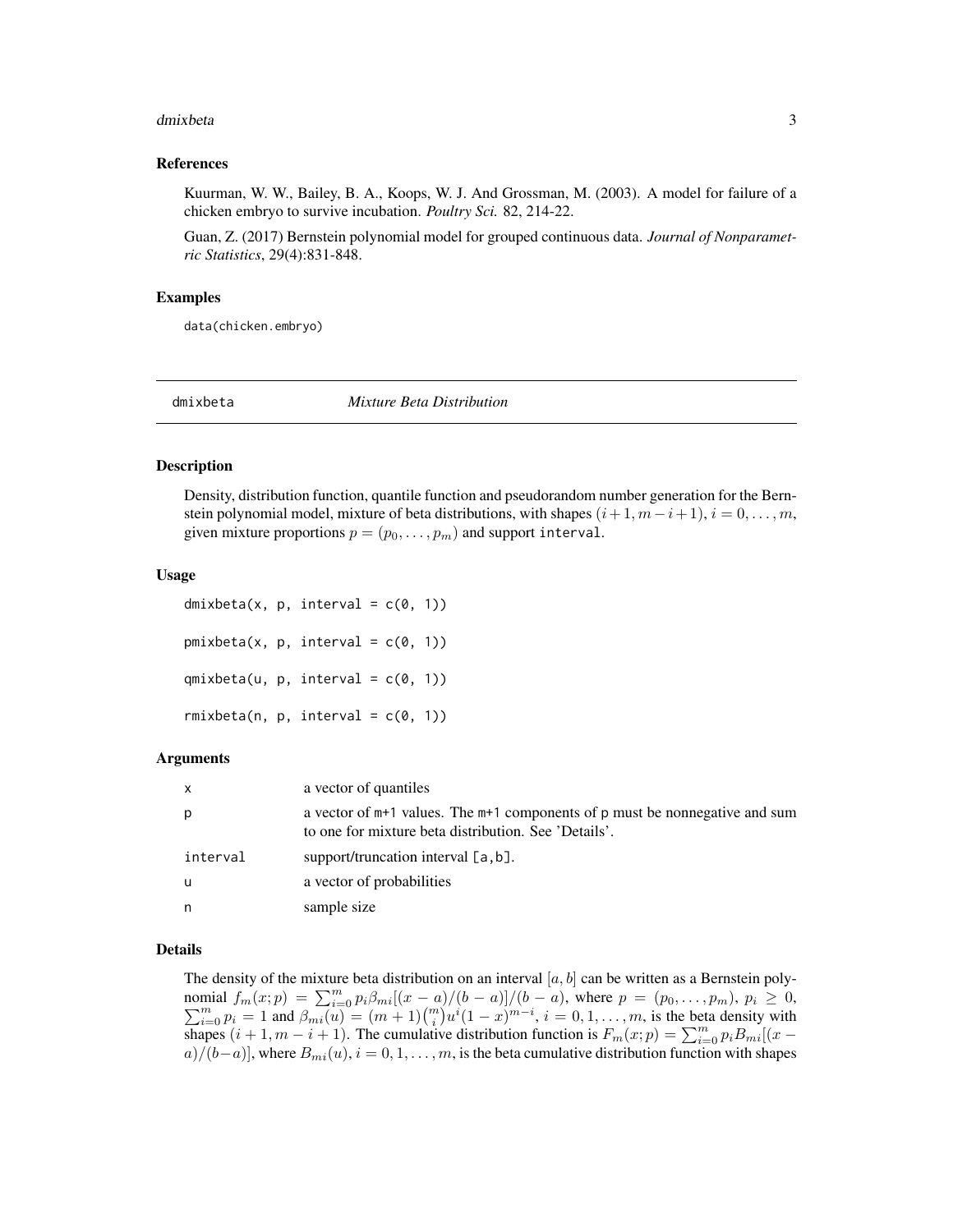<span id="page-3-0"></span> $(i + 1, m - i + 1)$ . If  $\pi = \sum_{i=0}^{m} p_i < 1$ , then  $f_m / \pi$  is a truncated desity on  $[a, b]$  with cumulative distribution function  $F_m/\pi$ . The argument p may be any numeric vector of m+1 values when pmixbeta() and and qmixbeta() return the integral function  $F_m(x; p)$  and its inverse, respectively, and dmixbeta() returns a Bernstein polynomial  $f_m(x; p)$ .

#### Value

A vector of  $f_m(x; p)$  or  $F_m(x; p)$  values at x. dmixbeta returns the density, pmixbeta returns the cumulative distribution function, qmixbeta returns the quantile function, and rmixbeta generates pseudo random numbers.

#### Author(s)

Zhong Guan <zguan@iusb.edu>

#### References

Bernstein, S.N. (1912), Demonstration du theoreme de Weierstrass fondee sur le calcul des probabilities, Communications of the Kharkov Mathematical Society, 13, 1–2.

Guan, Z. (2016) Efficient and robust density estimation using Bernstein type polynomials. *Journal of Nonparametric Statistics*, 28(2):250-271.

Guan, Z. (2017) Bernstein polynomial model for grouped continuous data. *Journal of Nonparametric Statistics*, 29(4):831-848.

#### See Also

[mable](#page-4-1)

#### Examples

```
# classical Bernstein polynomial approximation
a<--4; b<-4; m<-200
x<-seq(a,b,len=512)
u<-(0:m)/m
p<-dnorm(a+(b-a)*u)
plot(x, dnorm(x), type="l")
lines(x, (b-a)*dmixbeta(x, p, c(a, b))/(m+1), lty=2, col=2)
legend(a, dnorm(\emptyset), lty=1:2, col=1:2, c(expression(f(x)==phi(x)),
                expression(B<sup>^</sup>{f}*(x))))
```
dmixmvbeta *Multivariate Mixture Beta Distribution*

#### Description

Density, distribution function, and pseudorandom number generation for the multivariate Bernstein polynomial model, mixture of multivariate beta distributions, with given mixture proportions  $p =$  $(p_0, \ldots, p_{K-1})$ , given degrees  $m = (m_1, \ldots, m_d)$ , and support interval.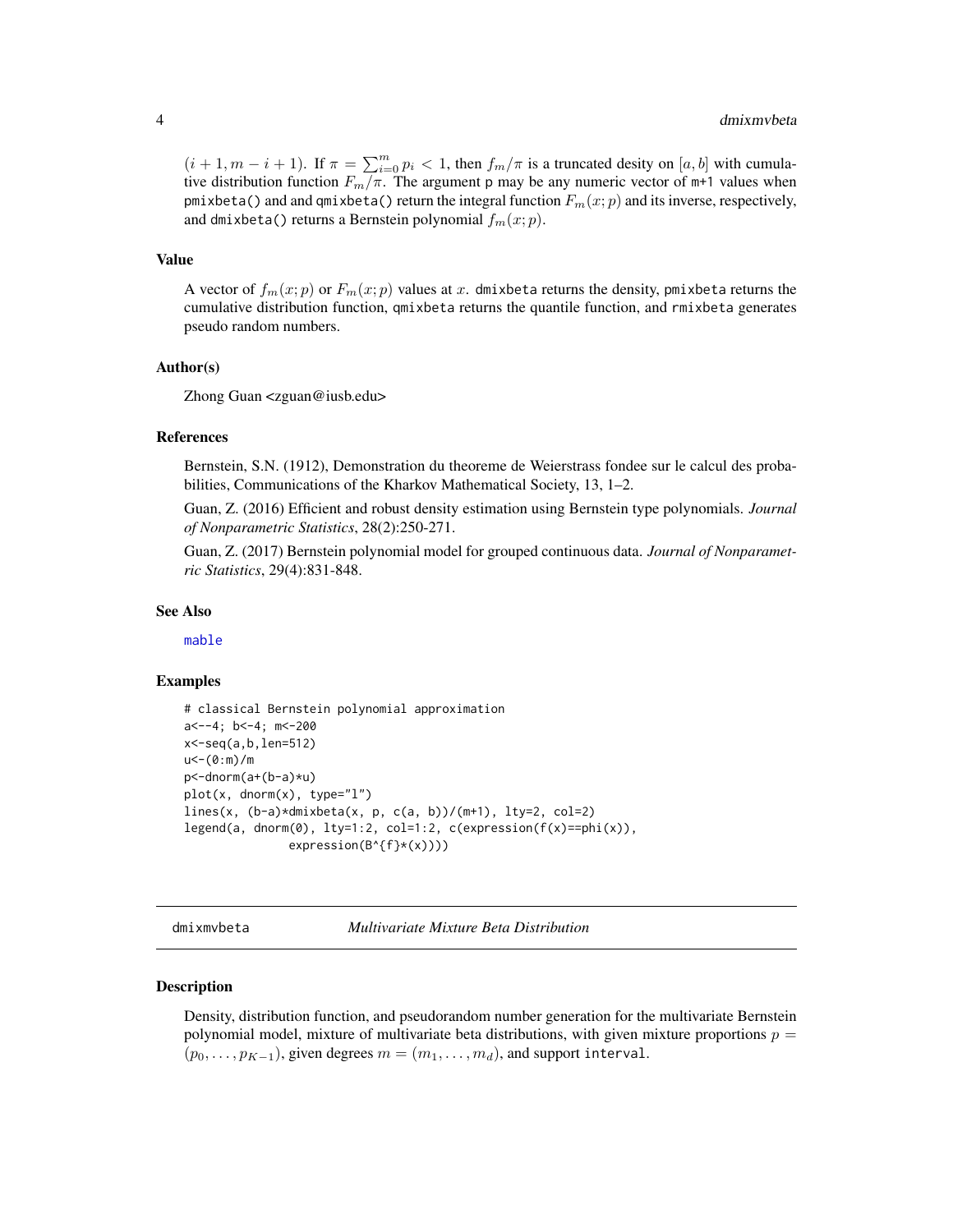<span id="page-4-0"></span> $m$ able  $5$ 

# Usage

```
dmixmvbeta(x, p, m, interval = NULL)pmixmvbeta(x, p, m, interval = NULL)rmixmvbeta(n, p, m, interval = NULL)
```
### Arguments

| $\mathsf{x}$ | a matrix with d columns or a vector of length d within support hyperrectangle<br>$[a, b] = [a_1, b_1] \times \cdots \times [a_d, b_d]$                                                                                  |
|--------------|-------------------------------------------------------------------------------------------------------------------------------------------------------------------------------------------------------------------------|
| p            | a vector of K values. All components of p must be nonnegative and sum to one<br>for the mixture multivariate beta distribution. See 'Details'.                                                                          |
| m            | a vector of degrees, $(m_1, \ldots, m_d)$                                                                                                                                                                               |
| interval     | a vector of two endpoints or a $dx$ 2 matrix, each row containing the endpoints<br>of support/truncation interval for each marginal density. If missing, the i-th row<br>is assigned as $c(\min(x[, i]), \max(x[, i]).$ |
| n            | sample size                                                                                                                                                                                                             |

# Details

dmixmvbeta() returns a linear combination  $f_m$  of d-variate beta densities on [a, b],  $\beta_{mj}(x)$  =  $\prod_{i=1}^d \beta_{m_i,j_i}[(x_i-a_i)/(b_i-a_i)]/(b_i-a_i)$ , with coefficients  $p(j_1,\ldots,j_d)$ ,  $0 \le j_i \le m_i, i =$  $1, \ldots, d$ , where  $[a, b] = [a_1, b_1] \times \cdots \times [a_d, b_d]$  is a hyperrectangle, and the coefficients are arranged in the column-major order of  $j = (j_1, \ldots, j_d)$ ,  $p_0, \ldots, p_{K-1}$ , where  $K = \prod_{i=1}^d (m_i + 1)$ . pmixmvbeta() returns a linear combination  $F_m$  of the distribution functions of d-variate beta distribution.

If all  $p_i$ 's are nonnegative and sum to one, then p are the mixture proportions of the mixture multivariate beta distribution.

<span id="page-4-1"></span>

mable *Mable fit of one-sample raw data with an optimal or given degree.*

#### Description

Maximum approximate Bernstein/Beta likelihood estimation based on one-sample raw data with an optimal selected by the change-point method among m0:m1 or a preselected model degree m.

#### Usage

```
mable(x, M, interval = c(0, 1), IC = c("none", "aic", "hqic", "all"),controls = mable.ctrl(), progress = TRUE)
```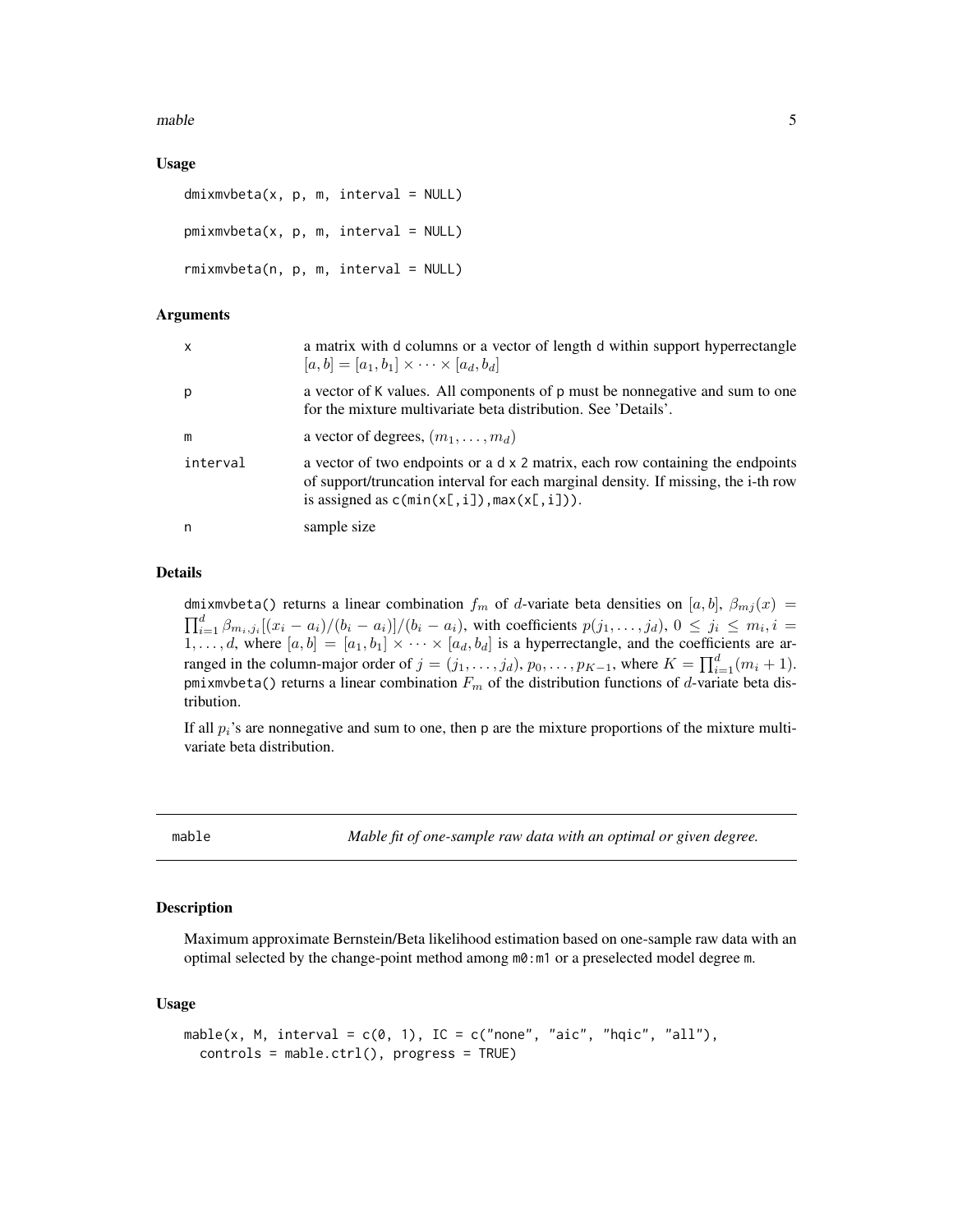#### <span id="page-5-0"></span>Arguments

| $\mathsf{x}$ | a (non-empty) numeric vector of data values.                                                                                                                                                                                                                  |
|--------------|---------------------------------------------------------------------------------------------------------------------------------------------------------------------------------------------------------------------------------------------------------------|
| M            | a positive integer or a vector ( $m\theta$ , $m1$ ). If $M = m$ or $m\theta = m1 = m$ , then m is a prese-<br>lected degree. If m0 < m 1 it specifies the set of consective candidate model degrees<br>m0: m1 for searching an optimal degree, where m1-m0>3. |
| interval     | a vector containing the endpoints of supporting/truncation interval                                                                                                                                                                                           |
| IC           | information criterion(s) in addition to Bayesian information criterion $(BIC)$ .<br>Current choices are "aic" (Akaike information criterion) and/or "qhic" (Han-<br>nan-Ouinn information criterion).                                                         |
| controls     | Object of class mable.ctrl() specifying iteration limit and the convergence<br>criterion eps. Default is mable.ctrl. See Details.                                                                                                                             |
| progress     | if TRUE a text progressbar is displayed                                                                                                                                                                                                                       |

#### Details

Any continuous density function f on a known closed supporting interval  $[a, b]$  can be estimated by Bernstein polynomial  $f_m(x; p) = \sum_{i=0}^m p_i \beta_{mi} [(x-a)/(b-a)]/(b-a)$ , where  $p = (p_0, \ldots, p_m)$ ,  $p_i \ge 0$ ,  $\sum_{i=0}^{m} p_i = 1$  and  $\beta_{mi}(u) = (m+1) {m \choose i} u^{i} (1-x)^{m-i}$ ,  $i = 0, 1, ..., m$ , is the beta density with shapes  $(i+1, m-i+1)$ . For each m, the MABLE of the coefficients p, the mixture proportions, are obtained using EM algorithm. The EM iteration for each candidate m stops if either the total absolute change of the log likelihood and the coefficients of Bernstein polynomial is smaller than eps or the maximum number of iterations maxit is reached.

If m0<m1, an optimal model degree is selected as the change-point of the increments of log-likelihood, log likelihood ratios, for  $m \in \{m_0, m_0 + 1, \ldots, m_1\}$ . Alternatively, one can choose an optimal degree based on the BIC (Schwarz, 1978) which are evaluated at  $m \in \{m_0, m_0 + 1, \ldots, m_1\}$ . The search for optimal degree m is stoped if either m1 is reached with a warning or the test for changepoint results in a p-value pval smaller than sig.level. The BIC for a given degree m is calculated as in Schwarz (1978) where the dimension of the model is  $d = \#\{i : \hat{p}_i \geq \epsilon, i = 0, \ldots, m\} - 1$ and a default  $\epsilon$  is chosen as .Machine\$double.eps.

#### Value

A list with components

- m the selected/given optimal degree by methods of change-point
- p the estimated vector of mixture proportions  $p = (p_0, \ldots, p_m)$  with the selected/given optimal degree m
- mloglik the maximum log-likelihood at degree m
- interval support/truncation interval (a,b)
- convergence An integer code. 0 indicates successful completion (all the EM iterations are convergent and an optimal degree is successfully selected in M). Possible error codes are
	- 1, indicates that the iteration limit maxit had been reached in at least one EM iteration;
	- 2, the search did not finish before m1.
- delta the convergence criterion delta value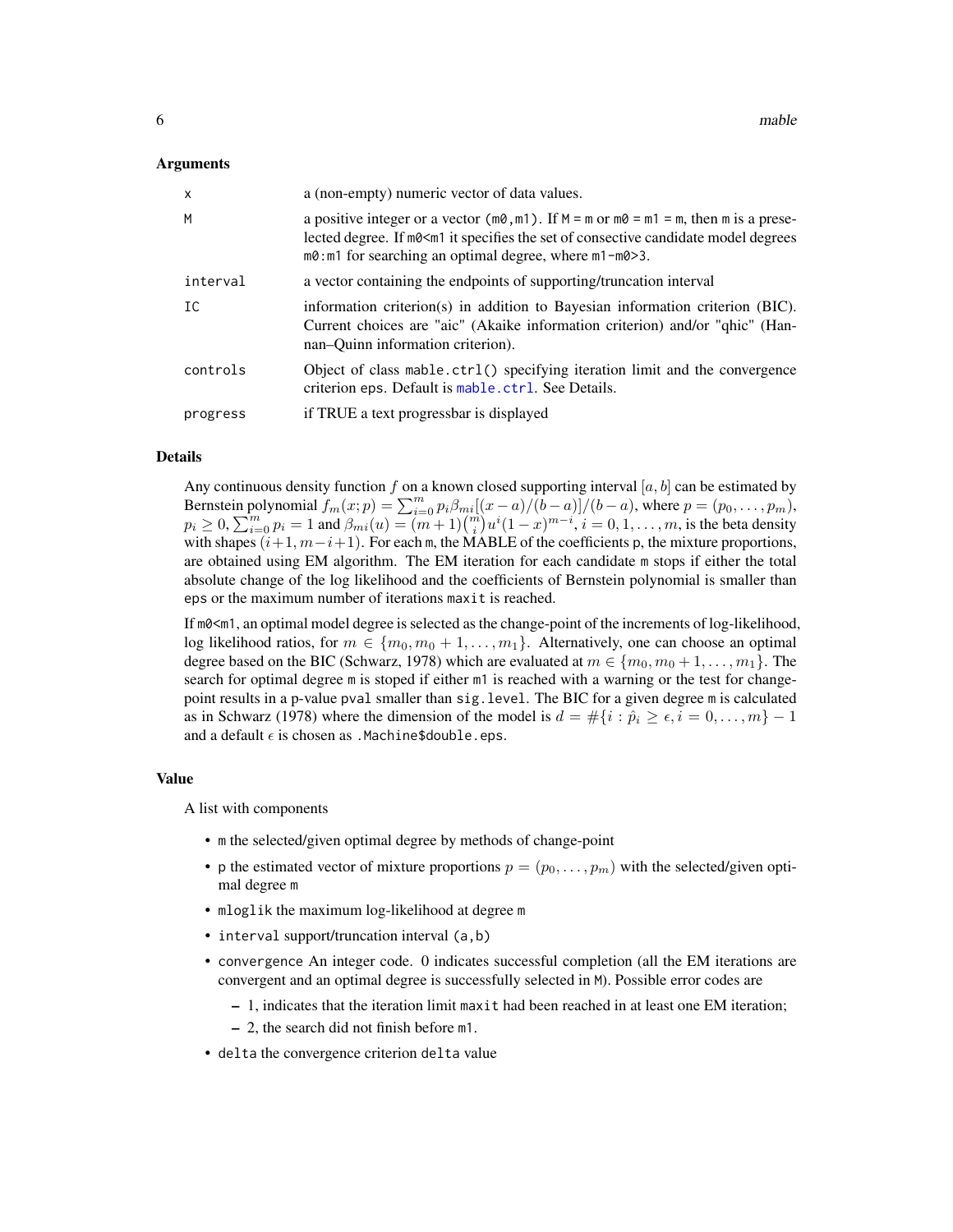and, if m0<m1,

- M the vector  $(m\theta, m1)$ , where  $m1$ , if greater than  $m\theta$ , is the largest candidate when the search stoped
- 1k log-likelihoods evaluated at  $m \in \{m_0, \ldots, m_1\}$
- 1r likelihood ratios for change-points evaluated at  $m \in \{m_0+1,\ldots,m_1\}$
- ic a list containing the selected information criterion(s)
- pval the p-values of the change-point tests for choosing optimal model degree
- chpts the change-points chosen with the given candidate model degrees

#### Note

Since the Bernstein polynomial model of degree m is nested in the model of degree  $m + 1$ , the maximum likelihood is increasing in  $m$ . The change-point method is used to choose an optimal degree m.

#### Author(s)

Zhong Guan <zguan@iusb.edu>

#### References

Guan, Z. (2016) Efficient and robust density estimation using Bernstein type polynomials. *Journal of Nonparametric Statistics*, 28(2):250-271.

```
# Vaal Rive Flow Data
data(Vaal.Flow)
x<-Vaal.Flow$Flow
res<-mable(x, M = c(2,100), interval = c(0, 3000), controls =
       mable.ctrl(sig.level = 1e-8, maxit = 2000, eps = 1.0e-9))
op<-par(mfrow = c(1,2),lwd = 2)
layout(rbind(c(1, 2), c(3, 3)))
plot(res, which = "likelihood", cex = .5)
plot(res, which = c("change-point"), lgd.x = "topright")
hist(x, prob = TRUE, xlim = c(0,3000), ylim = c(0,.0022), breaks = 100*(0:30),
 main = "Histogram and Densities of the Annual Flow of Vaal River",
 border = "dark grey", lwd = 1, xlab = "x", ylab = "f(x)", col = "light grey")
lines(density(x, bw = "nrd0", adjust = 1), lty = 4, col = 4)
lines(y < -seq(0, 3000, length = 100), dlnorm(y, mean(log(x)),sqrt(var(log(x)))), lty = 2, col = 2)plot(res, which = "density", add = TRUE)legend("top", lty = c(1, 2, 4), col = c(1, 2, 4), bty = "n",c(expression(paste("MABLE: ",hat(f)[B])),
       expression(paste("Log-Normal: ",hat(f)[P])),
               expression(paste("KDE: ",hat(f)[K]))))
```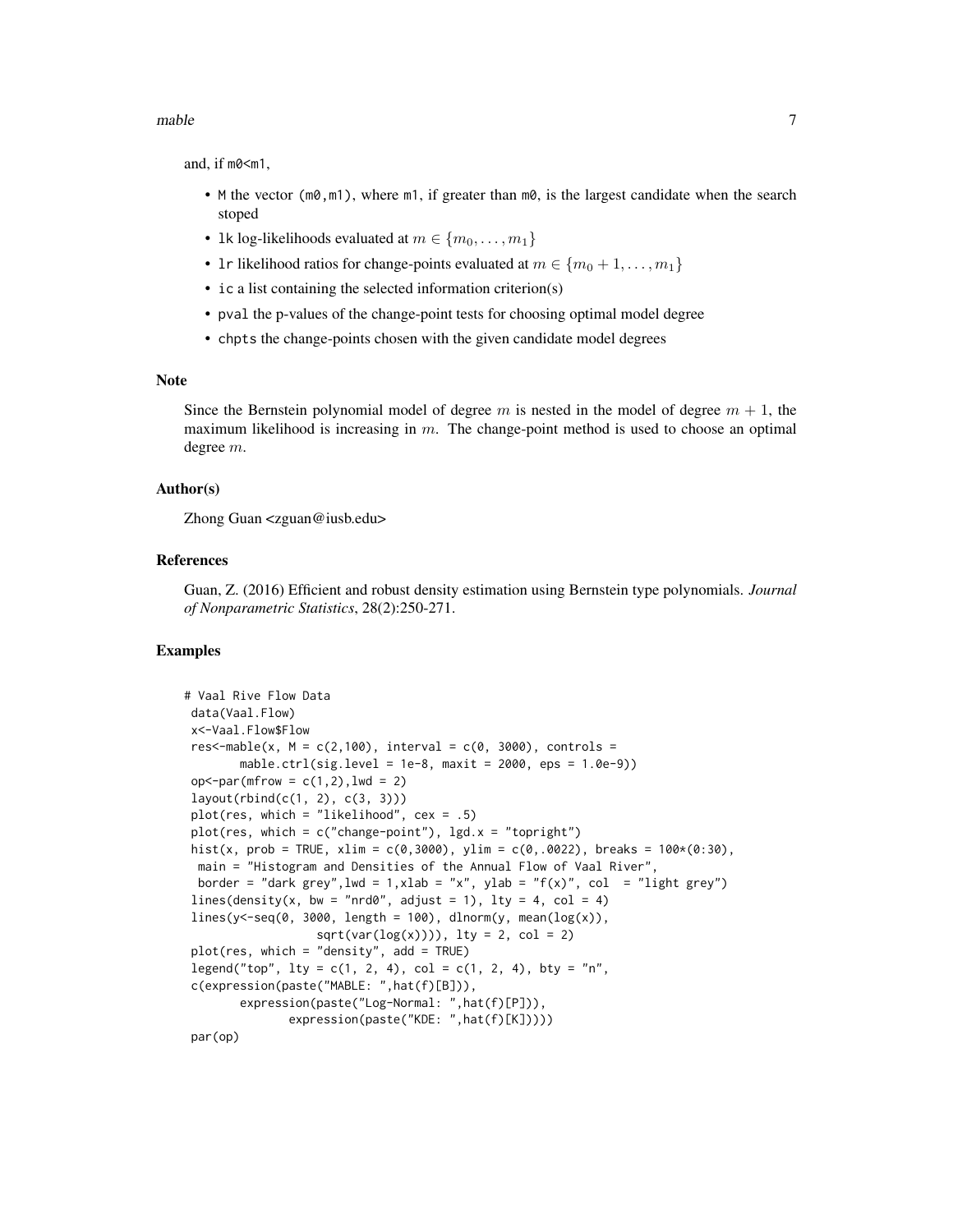```
# Old Faithful Data
library(mixtools)
x<-faithful$eruptions
a<-0; b<-7
v<-seq(a, b,len = 512)
mu < -c(2, 4.5); sig< -c(1, 1)pmix<-normalmixEM(x,.5, mu, sig)
lam<-pmix$lambda; mu<-pmix$mu; sig<-pmix$sigma
y1<-lam[1]*dnorm(v,mu[1], sig[1])+lam[2]*dnorm(v, mu[2], sig[2])
res<-mable(x, M = c(2,300), interval = c(a,b), controls =
       mable.ctrl(sig.level = 1e-8, maxit = 2000, eps = 1.0e-7))
op < -par(mfrow = c(1,2), lwd = 2)layout(rbind(c(1, 2), c(3, 3)))
plot(res, which = "likelihood")
plot(res, which = "change-point")
hist(x, breaks = seq(0,7.5,len = 20), xlim = c(0,7), ylim = c(0,.7),
    prob = TRUE, xlab = "t", ylab = "f(t)", col = "light grey",
    main = "Histogram and Density of
              Duration of Eruptions of Old Faithful")
lines(density(x, bw = "nrd0", adjust = 1), lty = 4, col = 4, lwd = 2)
plot(res, which = "density", add = TRUE)
lines(v, y1, lty = 2, col = 2, lwd = 2)legend("topright", lty = c(1,2,4), col = c(1,2,4), lwd = 2, bty = "n",
     c(expression(paste("MABLE: ",hat(f)[B](x))),
        expression(paste("Mixture: ",hat(f)[P](t))),
        expression(paste("KDE: ",hat(f)[K](t)))))
par(op)
```
<span id="page-7-1"></span>mable.aft *Mable fit of Accelerated Failure Time Model*

#### Description

Maximum approximate Bernstein/Beta likelihood estimation for accelerated failure time model based on interval censored data.

#### Usage

```
mable.aft(formula, data, M, g = NULL, tau = 1, x0 = NULL,
  controls = mable.ctrl(), progress = TRUE)
```
#### Arguments

| formula | regression formula. Response must be chind. See 'Details'. |
|---------|------------------------------------------------------------|
| data    | a dataset                                                  |

<span id="page-7-0"></span>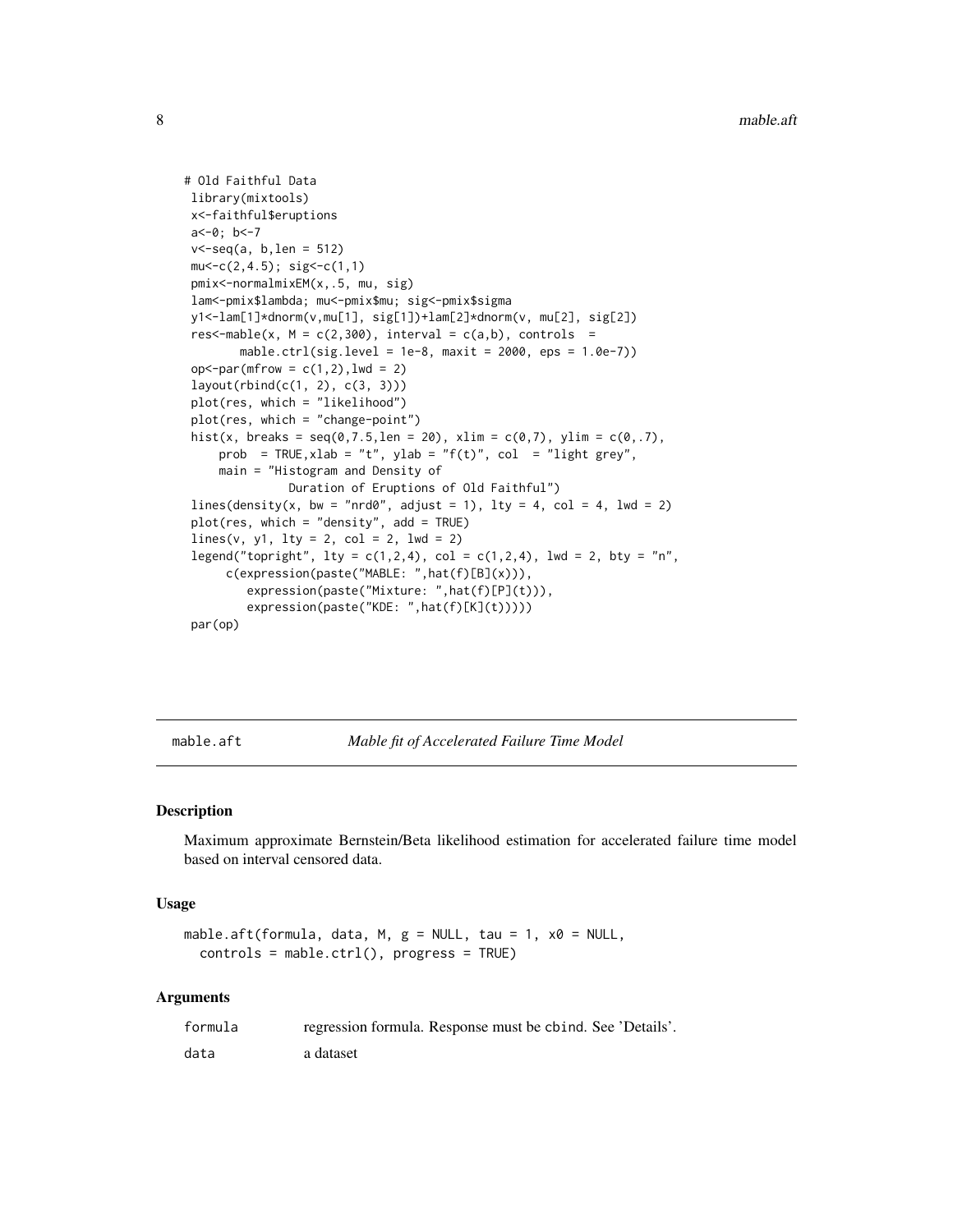<span id="page-8-0"></span>

| M        | a positive integer or a vector ( $m\theta$ , $m1$ ). If $M = m$ or $m\theta = m1 = m$ , then m is a pre-<br>selected degree. If $m0 \le m1$ it specifies the set of consective candidate model<br>degrees $m0$ : m1 for searching an optimal degree, where $m1 - m0 > 3$ . |
|----------|----------------------------------------------------------------------------------------------------------------------------------------------------------------------------------------------------------------------------------------------------------------------------|
| g        | initial guess of d-vector of regression coefficients. See 'Details'.                                                                                                                                                                                                       |
| tau      | a finite truncation time greater than the maximum observed time $\tau$ . See 'De-<br>tails'.                                                                                                                                                                               |
| x0       | a working baseline covariate $x_0$ . See 'Details'.                                                                                                                                                                                                                        |
| controls | Object of class mable.ctrl() specifying iteration limit and other control op-<br>tions. Default is mable.ctrl.                                                                                                                                                             |
| progress | if TRUE a text progressbar is displayed                                                                                                                                                                                                                                    |

#### Details

Consider the accelerated failure time model with covariate for interval-censored failure time data:  $S(t|x) = S(t \exp(-\gamma'(x-x_0))|x_0)$ , where  $x_0$  is a baseline covariate. Let  $f(t|x)$  and  $F(t|x)$  $1 - S(t|x)$  be the density and cumulative distribution functions of the event time given  $X = x$ , respectively. Then  $f(t|x_0)$  on a truncation interval  $[0, \tau]$  can be approximated by  $f_m(t|x_0; p)$  =  $\tau^{-1} \sum_{i=0}^{m} p_i \beta_{mi}(t/\tau)$ , where  $p_i \geq 0$ ,  $i = 0, \ldots, m$ ,  $\sum_{i=0}^{m} p_i = 1$ ,  $\beta_{mi}(u)$  is the beta denity with shapes  $i + 1$  and  $m - i + 1$ , and  $\tau$  is larger than the largest observed time, either uncensored time, or right endpoint of interval/left censored, or left endpoint of right censored time. So we can approximate  $S(t|x_0)$  on  $[0, \tau]$  by  $S_m(t|x_0; p) = \sum_{i=0}^m p_i \overline{B}_{mi}(t/\tau)$ , where  $\overline{B}_{mi}(u)$  is the beta survival function with shapes  $i + 1$  and  $m - i + 1$ .

Response variable should be of the form  $cbind(1, u)$ , where  $(1, u)$  is the interval containing the event time. Data is uncensored if  $1 = u$ , right censored if  $u = \text{Inf}$  or  $u = \text{NA}$ , and left censored data if l = 0. The truncation time tau and the baseline x0 should chosen so that  $S(t|x) = S(t \exp(-\gamma'(x-\gamma'))$  $(x_0)$ ) $(x_0)$  on  $(\tau, \infty)$  is negligible for all the observed x.

The missing g is imputed by the rank estimate aftsrr() of package aftgee for right-censored data. For general interval censored observations, we keep the right-censored but replace the finite interval with its midpoint and fit the data by aftsrr() as a right-censored data.

The search for optimal degree m is stoped if either m1 is reached or the test for change-point results in a p-value pval smaller than sig.level.

#### Value

A list with components

- m the given or selected optimal degree m
- p the estimate of  $p = (p_0, \ldots, p_m)$ , the coefficients of Bernstein polynomial of degree m
- coefficients the estimated regression coefficients of the AFT model
- SE the standard errors of the estimated regression coefficients
- z the z-scores of the estimated regression coefficients
- mloglik the maximum log-likelihood at an optimal degree m
- tau.n maximum observed time  $\tau_n$
- tau right endpoint of trucation interval  $[0, \tau)$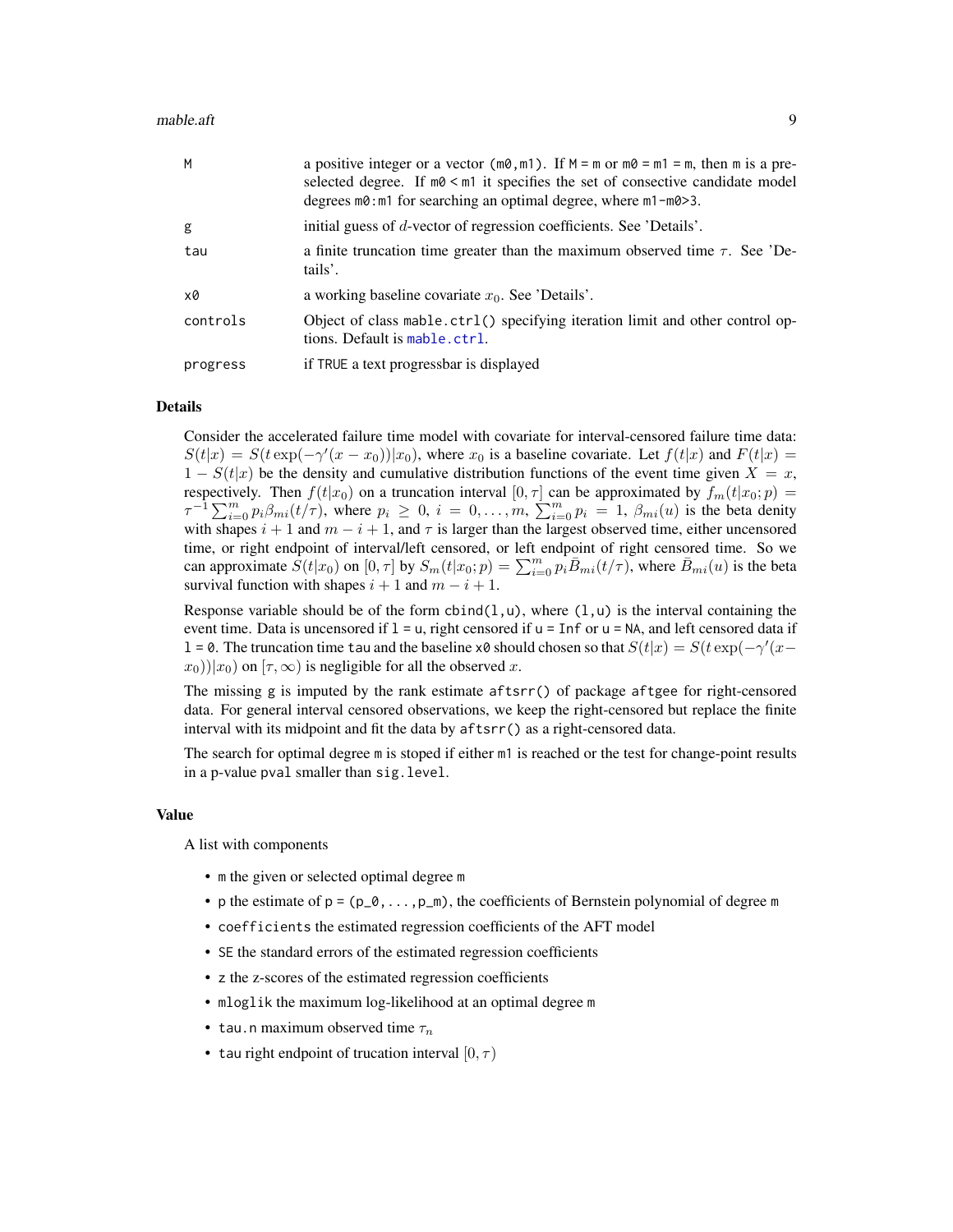- <span id="page-9-0"></span>• x0 the working baseline covariates
- egx0 the value of  $e^{\gamma' x_0}$
- convergence an integer code, 1 indicates either the EM-like iteration for finding maximum likelihood reached the maximum iteration for at least one m or the search of an optimal degree using change-point method reached the maximum candidate degree, 2 indicates both occured, and 0 indicates a successful completion.
- delta the final delta if  $m0 = m1$  or the final pval of the change-point for searching the optimal degree m;

and, if m0<m1,

- M the vector (m0, m1), where m1 is the last candidate when the search stoped
- 1k log-likelihoods evaluated at  $m \in \{m_0, \ldots, m_1\}$
- 1r likelihood ratios for change-points evaluated at  $m \in \{m_0 + 1, \ldots, m_1\}$
- pval the p-values of the change-point tests for choosing optimal model degree
- chpts the change-points chosen with the given candidate model degrees

#### Author(s)

Zhong Guan <zguan@iusb.edu>

#### References

Guan, Z. (2019) Maximum Approximate Likelihood Estimation in Accelerated Failure Time Model for Interval-Censored Data, arXiv:1911.07087.

# See Also

[maple.aft](#page-22-1)

```
## Breast Cosmesis Data
 require(interval)
 data(bcos)
 bcos2<-data.frame(bcos[,1:2], x=1*(bcos$treatment=="RadChem"))
 g<--0.41 #Hanson and Johnson 2004, JCGS
 aft.res<-mable.aft(cbind(left, right)~x, data=bcos2, M=c(1, 30), g, tau=100, x0=1)
 op<-par(mfrow=c(1,2), lwd=1.5)
 plot(x=aft.res, which="likelihood")
 plot(x=aft.res, y=data.frame(x=0), which="survival", model='aft', type="l", col=1,
     add=FALSE, main="Survival Function")
 plot(x=aft.res, y=data.frame(x=1), which="survival", model='aft', lty=2, col=1)
 legend("bottomleft", bty="n", lty=1:2, col=1, c("Radiation Only", "Radiation and Chemotherapy"))
 par(op)
```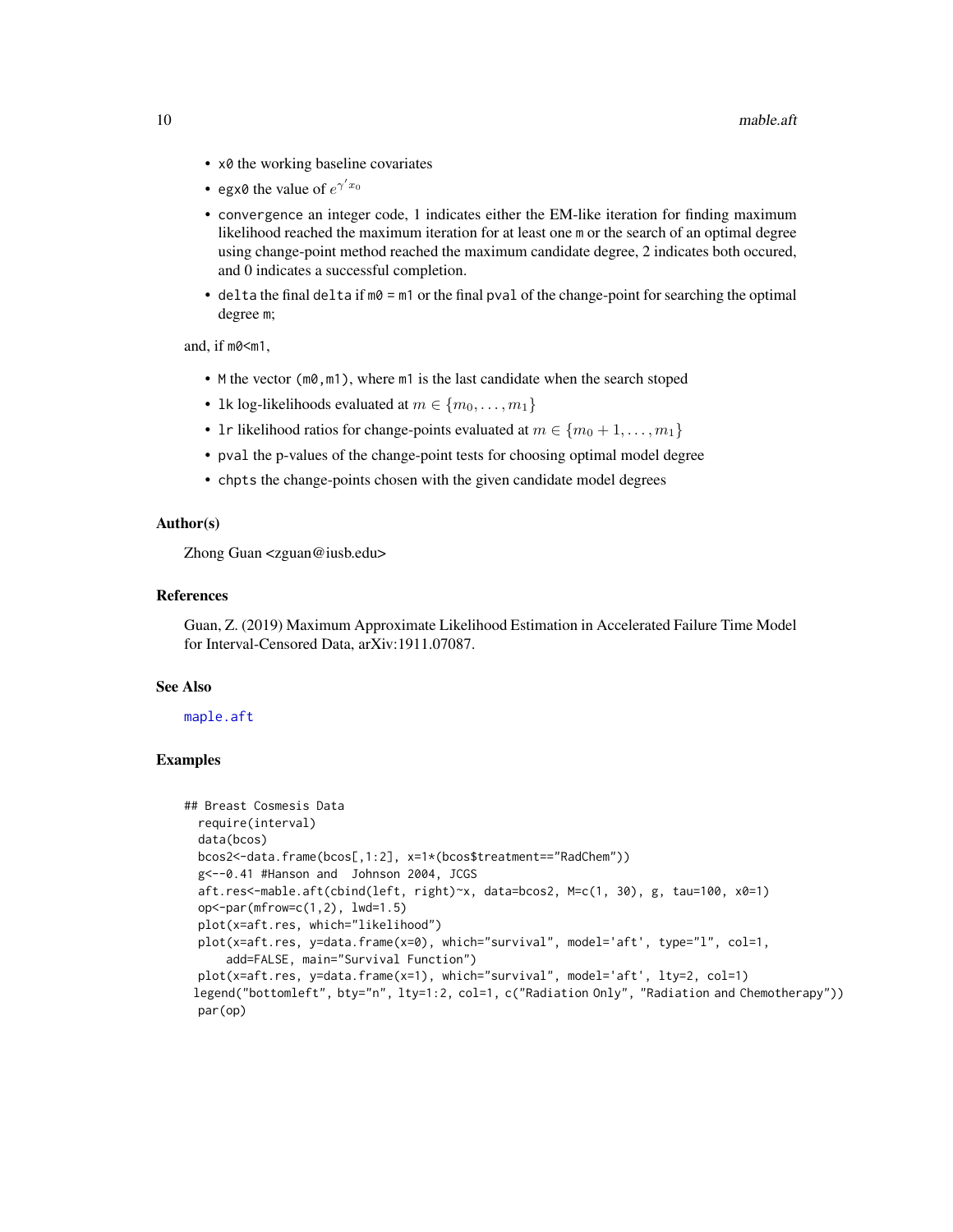<span id="page-10-1"></span><span id="page-10-0"></span>

# Description

Control parameters for mable fit

# Usage

```
mable.ctrl(sig.level = 1e-04, eps = 1e-07, maxit = 5000,
 eps.em = 1e-07, maxit.em = 5000, eps.nt = 1e-07, maxit.nt = 1000,
  tini = 1e-04)
```
# Arguments

| sig.level | the sigificance level for change-point method of choosing optimal model degree          |
|-----------|-----------------------------------------------------------------------------------------|
| eps       | convergence criterion for iteration involves EM like and Newton-Raphson iter-<br>ations |
| maxit     | maximum number of iterations involve EM like and Newton-Raphson iterations              |
| eps.em    | convergence criterion for EM like iteration                                             |
| maxit.em  | maximum number of EM like iterations                                                    |
| eps.nt    | convergence criterion for Newton-Raphson iteration                                      |
| maxit.nt  | maximum number of Newton-Raphson iterations                                             |
| tini      | a small positive number used to make sure p is in the interior of the simplex           |

# Value

a list of the arguments' values

# Author(s)

Zhong Guan <zguan@iusb.edu>

mable.decon *Mable deconvolution with a known error density*

# Description

Maximum approximate Bernstein/Beta likelihood estimation in additive density deconvolution model with a known error density.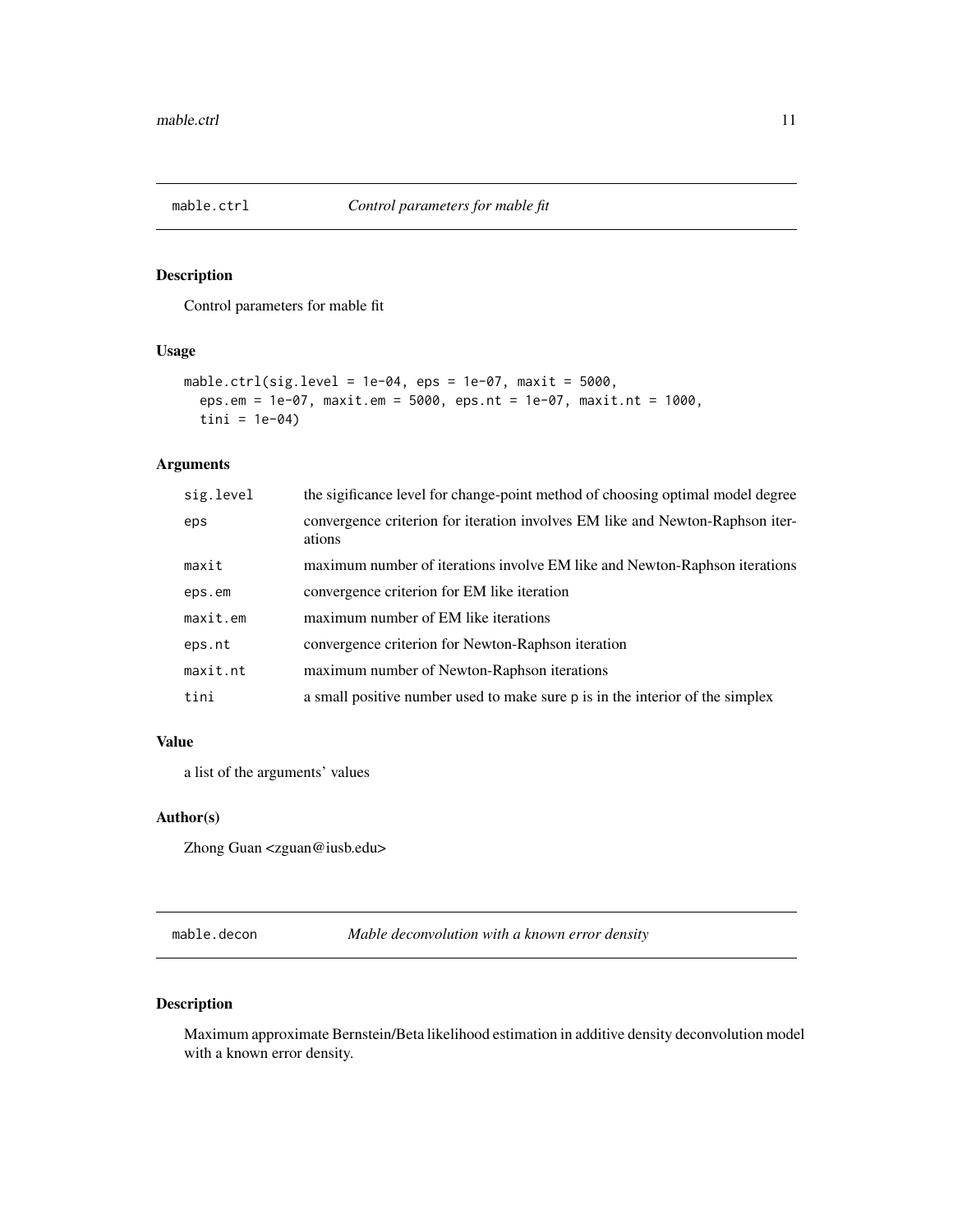#### <span id="page-11-0"></span>Usage

```
mable.decon(y, gn, ..., M, interval = c(0, 1), IC = c("none", "aic","hqic", "all"), controls = mable.ctrl(maxit = 50000, eps = 1e-07),
 progress = TRUE)
```
#### Arguments

| у          | vector of observed data values                                                                                                                                                                     |
|------------|----------------------------------------------------------------------------------------------------------------------------------------------------------------------------------------------------|
| gn         | error density function                                                                                                                                                                             |
| $\ddots$ . | additional arguments to be passed to gn                                                                                                                                                            |
| M          | a vector $(m\theta, m\mathbb{1})$ specifies the set of consective candidate model degrees, $M =$<br>$m0:m1$ .                                                                                      |
| interval   | a finite vector containing the endpoints of supporting/truncation interval                                                                                                                         |
| IC         | information criterion(s) in addition to Bayesian information criterion (BIC).<br>Current choices are "aic" (Akaike information criterion) and/or "qhic" (Han-<br>nan-Ouinn information criterion). |
| controls   | Object of class mable.ctrl() specifying iteration limit and other control op-<br>tions. Default is mable.ctrl.                                                                                     |
| progress   | if TRUE a text progressbar is displayed                                                                                                                                                            |
|            |                                                                                                                                                                                                    |

# Details

Consider the additive measurement error model  $Y = X + \epsilon$ , where X has an unknown distribution F,  $\epsilon$  has a known distribution G, and X and  $\epsilon$  are independent. We want to estimate density  $f = F'$ based on independent observations,  $y_i = x_i + \epsilon_i$ ,  $i = 1, ..., n$ , of Y.

# Value

A mable class object with components

- M the vector (m0, m1), where m1 is the last candidate degree when the search stoped
- m the selected optimal degree m
- p the estimate of  $p = (p_0, \ldots, p_m)$ , the coefficients of Bernstein polynomial of degree m
- 1k log-likelihoods evaluated at  $m \in \{m_0, \ldots, m_1\}$
- 1r likelihood ratios for change-points evaluated at  $m \in \{m_0 + 1, \ldots, m_1\}$
- convergence An integer code. 0 indicates an optimal degree is successfully selected in M. 1 indicates that the search stoped at m1.
- ic a list containing the selected information criterion(s)
- pval the p-values of the change-point tests for choosing optimal model degree
- chpts the change-points chosen with the given candidate model degrees

#### Author(s)

Zhong Guan <zguan@iusb.edu>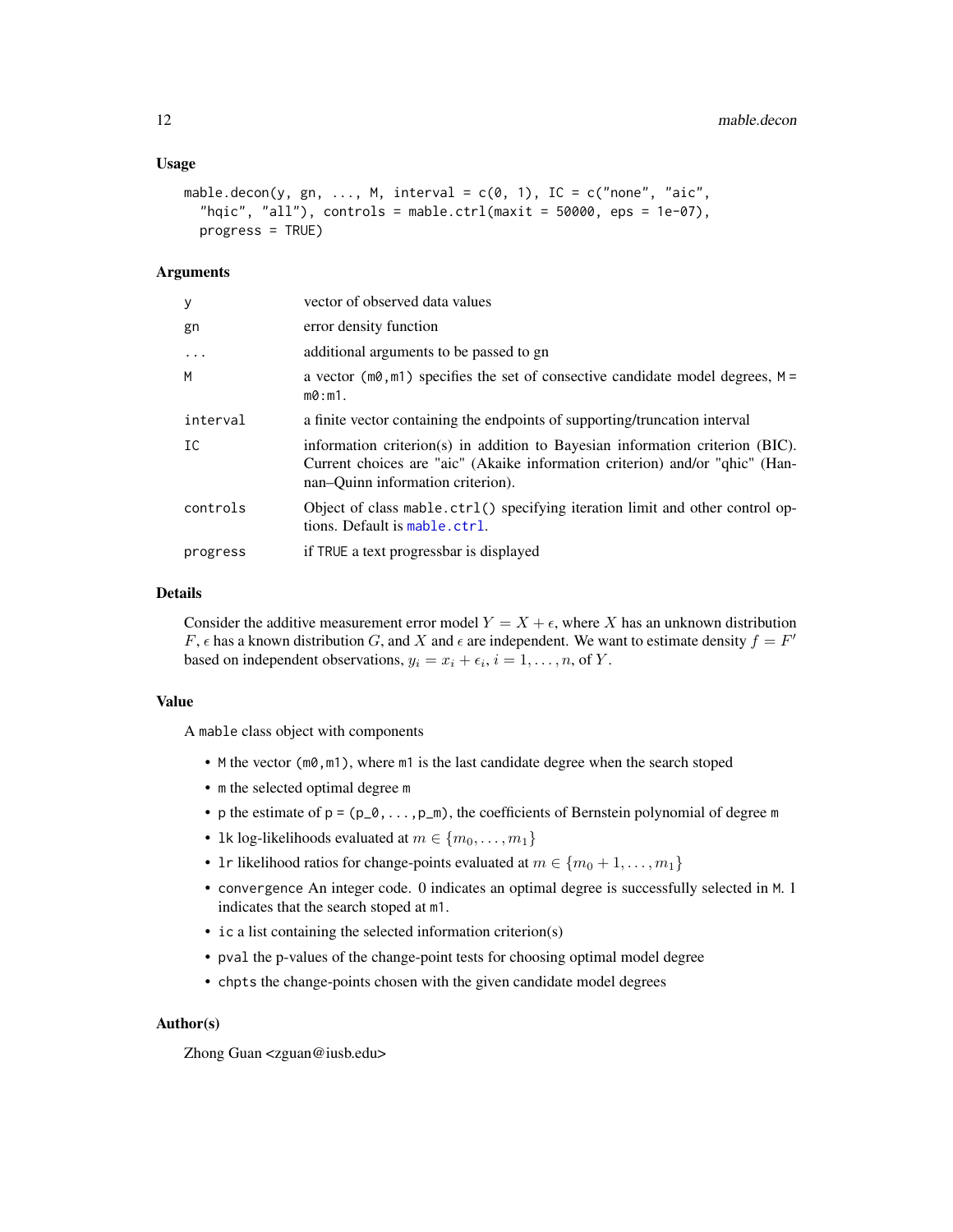#### <span id="page-12-0"></span>mable.group 13

#### References

Guan, Z., (2019) Fast Nonparametric Maximum Likelihood Density Deconvolution Using Bernstein Polynomials, Statistica Sinica, doi:10.5705/ss.202018.0173

#### Examples

```
# A simulated normal dataset
set.seed(123)
mu<-1; sig<-2; a<-mu-sig*5; b<-mu+sig*5;
gn <-function(x) dnorm(x, 0, 1)
n<-50;
x<-rnorm(n, mu, sig); e<-rnorm(n); y<-x+e;
res<-mable.decon(y, gn, interval = c(a, b), M = c(5, 50))
op <sup>-</sup>par(mfrow = c(2, 2), lwd = 2)plot(res, which="likelihood")
plot(res, which="change-point", lgd.x="topright")
plot(xx<-seq(a, b, length=100), yy<-dnorm(xx, mu, sig), type="l", xlab="x",
    ylab="Density", ylim=c(0, max(yy)*1.1))
plot(res, which="density", types=c(2,3), colors=c(2,3))
# kernel density based on pure data
lines(density(x), lty=4, col=4)
legend("topright", bty="n", lty=1:4, col=1:4,
c(expression(f), expression(hat(f)[cp]), expression(hat(f)[bic]), expression(tilde(f)[K])))
plot(xx, yy<-pnorm(xx, mu, sig), type="l", xlab="x", ylab="Distribution Function")
plot(res, which="cumulative", types=c(2,3), colors=c(2,3))
legend("bottomright", bty="n", lty=1:3, col=1:3,
    c(expression(F), expression(hat(F)[cp]), expression(hat(F)[bic])))
par(op)
```
<span id="page-12-1"></span>mable.group *Mable fit of one-sample grouped data by an optimal or a preselected model degree*

#### Description

Maximum approximate Bernstein/Beta likelihood estimation based on one-sample grouped data with an optimal selected by the change-point method among  $m\theta$ :m1 or a preselected model degree m.

#### Usage

```
mable.group(x, breaks, M, interval = c(0, 1), IC = c("none", "aic","hqic", "all"), controls = mable.ctrl(), progress = TRUE)
```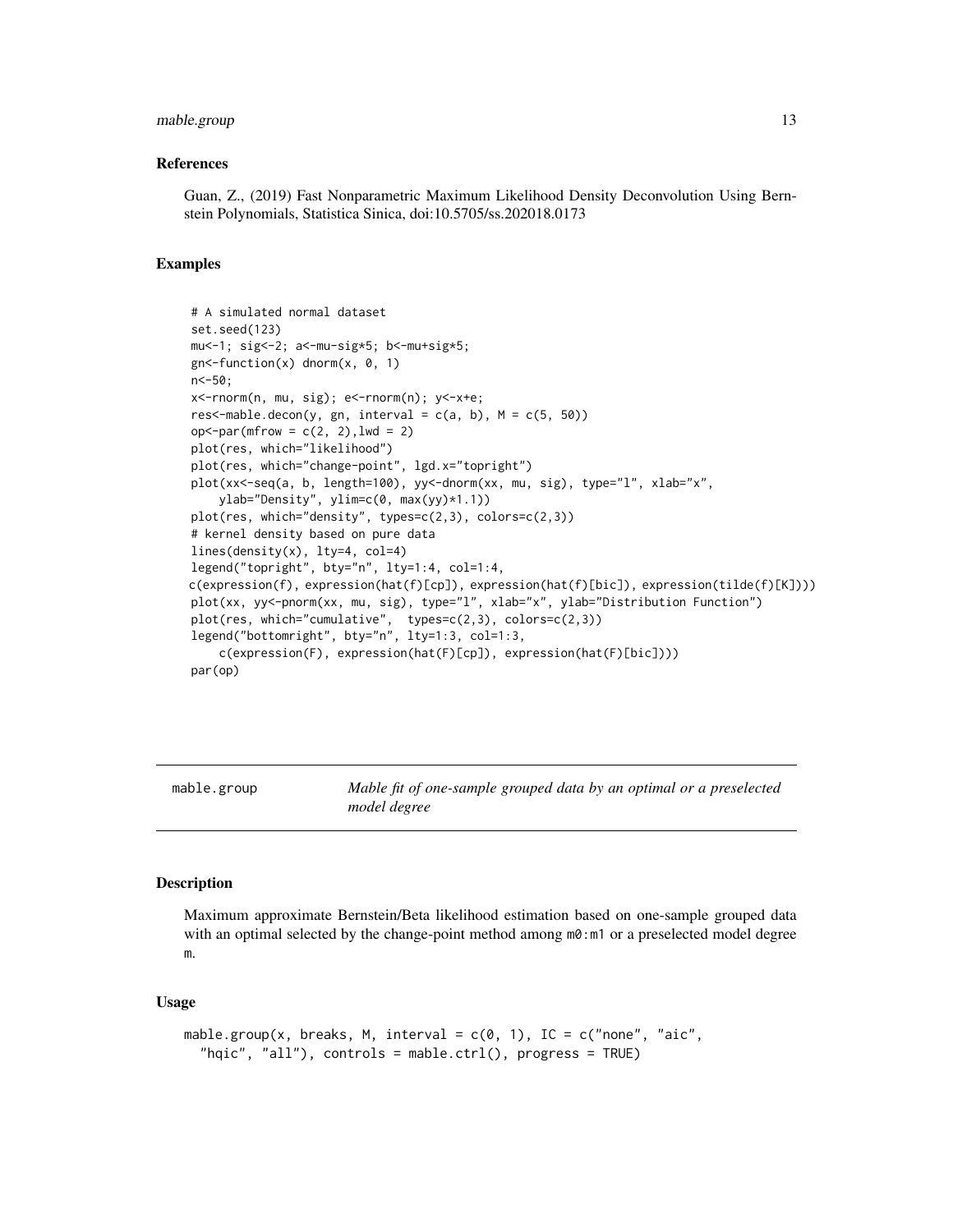#### <span id="page-13-0"></span>Arguments

| $\times$ | vector of frequencies                                                                                                                                                                                                                                                                          |
|----------|------------------------------------------------------------------------------------------------------------------------------------------------------------------------------------------------------------------------------------------------------------------------------------------------|
| breaks   | class interval end points                                                                                                                                                                                                                                                                      |
| M        | a positive integer or a vector ( $m\theta$ , $m1$ ). If $M = m$ or $m\theta = m1 = m$ , then m is a prese-<br>lected degree. If m0 <m1 candidate="" consective="" degrees<br="" it="" model="" of="" set="" specifies="" the="">m0: m1 for searching an optimal degree, where m1-m0&gt;3.</m1> |
| interval | a vector containing the endpoints of support/truncation interval                                                                                                                                                                                                                               |
| IC       | information criterion(s) in addition to Bayesian information criterion (BIC).<br>Current choices are "aic" (Akaike information criterion) and/or "ghic" (Han-<br>nan-Ouinn information criterion).                                                                                             |
| controls | Object of class mable.ctrl() specifying iteration limit and the convergence<br>criterion eps. Default is mable.ctrl. See Details.                                                                                                                                                              |
| progress | if TRUE a text progressbar is displayed                                                                                                                                                                                                                                                        |

#### Details

Any continuous density function f on a known closed supporting interval [a, b] can be estimated by Bernstein polynomial  $f_m(x; p) = \sum_{i=0}^m p_i \beta_{mi} [(x-a)/(b-a)]/(b-a)$ , where  $p = (p_0, \ldots, p_m)$ ,  $p_i \ge 0, \sum_{i=0}^m p_i = 1$  and  $\beta_{mi}(u) = (m+1) {m \choose i} u^i (1-x)^{m-i}, i = 0, 1, ..., m$ , is the beta density with shapes  $(i+1, m-i+1)$ . For each m, the MABLE of the coefficients p, the mixture proportions, are obtained using EM algorithm. The EM iteration for each candidate m stops if either the total absolute change of the log likelihood and the coefficients of Bernstein polynomial is smaller than eps or the maximum number of iterations maxit is reached.

If m0<m1, an optimal model degree is selected as the change-point of the increments of log-likelihood, log likelihood ratios, for  $m \in \{m_0, m_0 + 1, \ldots, m_1\}$ . Alternatively, one can choose an optimal degree based on the BIC (Schwarz, 1978) which are evaluated at  $m \in \{m_0, m_0 + 1, \ldots, m_1\}$ . The search for optimal degree m is stoped if either m1 is reached with a warning or the test for changepoint results in a p-value pval smaller than sig.level. The BIC for a given degree m is calculated as in Schwarz (1978) where the dimension of the model is  $d = \#\{i : \hat{p}_i \geq \epsilon, i = 0, \ldots, m\} - 1$ and a default  $\epsilon$  is chosen as .Machine\$double.eps.

#### Value

A list with components

- m the given/selected optimal degree by the method of change-point
- p the estimated p with degree m
- mloglik the maximum log-likelihood at degree m
- interval supporting interval (a, b)
- convergence An integer code. 0 indicates successful completion (all the EM iterations are convergent and an optimal degree is successfully selected in M). Possible error codes are
	- 1, indicates that the iteration limit maxit had been reached in at least one EM iteration;
	- 2, the search did not finish before m1.
- delta the convergence criterion delta value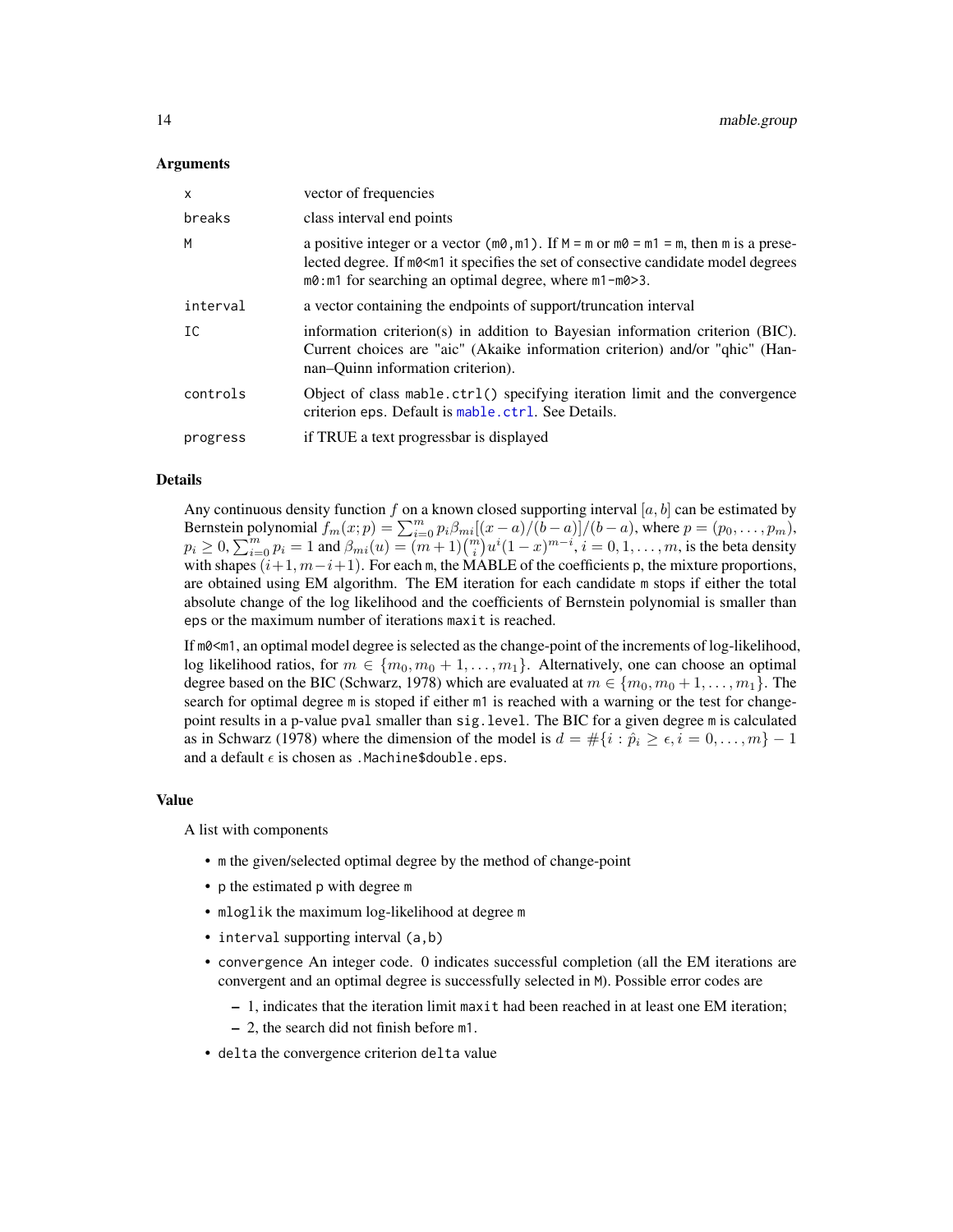# <span id="page-14-0"></span>mable.group 15

and, if m0<m1,

- M the vector ( $m\theta$ ,  $m1$ ), where  $m1$ , if greater than  $m\theta$ , is the largest candidate when the search stoped
- 1k log-likelihoods evaluated at  $m \in \{m_0, \ldots, m_1\}$
- 1r likelihood ratios for change-points evaluated at  $m \in \{m_0+1,\ldots,m_1\}$
- ic a list containing the selected information criterion(s)
- pval the p-values of the change-point tests for choosing optimal model degree
- chpts the change-points chosen with the given candidate model degrees

#### Author(s)

Zhong Guan <zguan@iusb.edu>

# References

Guan, Z. (2017) Bernstein polynomial model for grouped continuous data. *Journal of Nonparametric Statistics*, 29(4):831-848.

#### See Also

[mable.ic](#page-15-1)

```
## Chicken Embryo Data
data(chicken.embryo)
a<-0; b<-21
day<-chicken.embryo$day
nT<-chicken.embryo$nT
Day<-rep(day,nT)
res<-mable.group(x=nT, breaks=a:b, M=c(2,100), interval=c(a, b), IC="aic",
   controls=mable.ctrl(sig.level=1e-6, maxit=2000, eps=1.0e-7))
op<-par(mfrow=c(1,2), lwd=2)
layout(rbind(c(1, 2), c(3, 3)))
plot(res, which="likelihood")
plot(res, which="change-point")
fk<-density(x=rep((0:20)+.5, nT), bw="sj", n=101, from=a, to=b)
hist(Day, breaks=seq(a,b, length=12), freq=FALSE, col="grey",
         border="white", main="Histogram and Density Estimates")
plot(res, which="density",types=1:2, colors=1:2)
lines(fk, lty=2, col=2)
legend("topright", lty=c(1:2), c("MABLE", "Kernel"), bty="n", col=c(1:2))
par(op)
```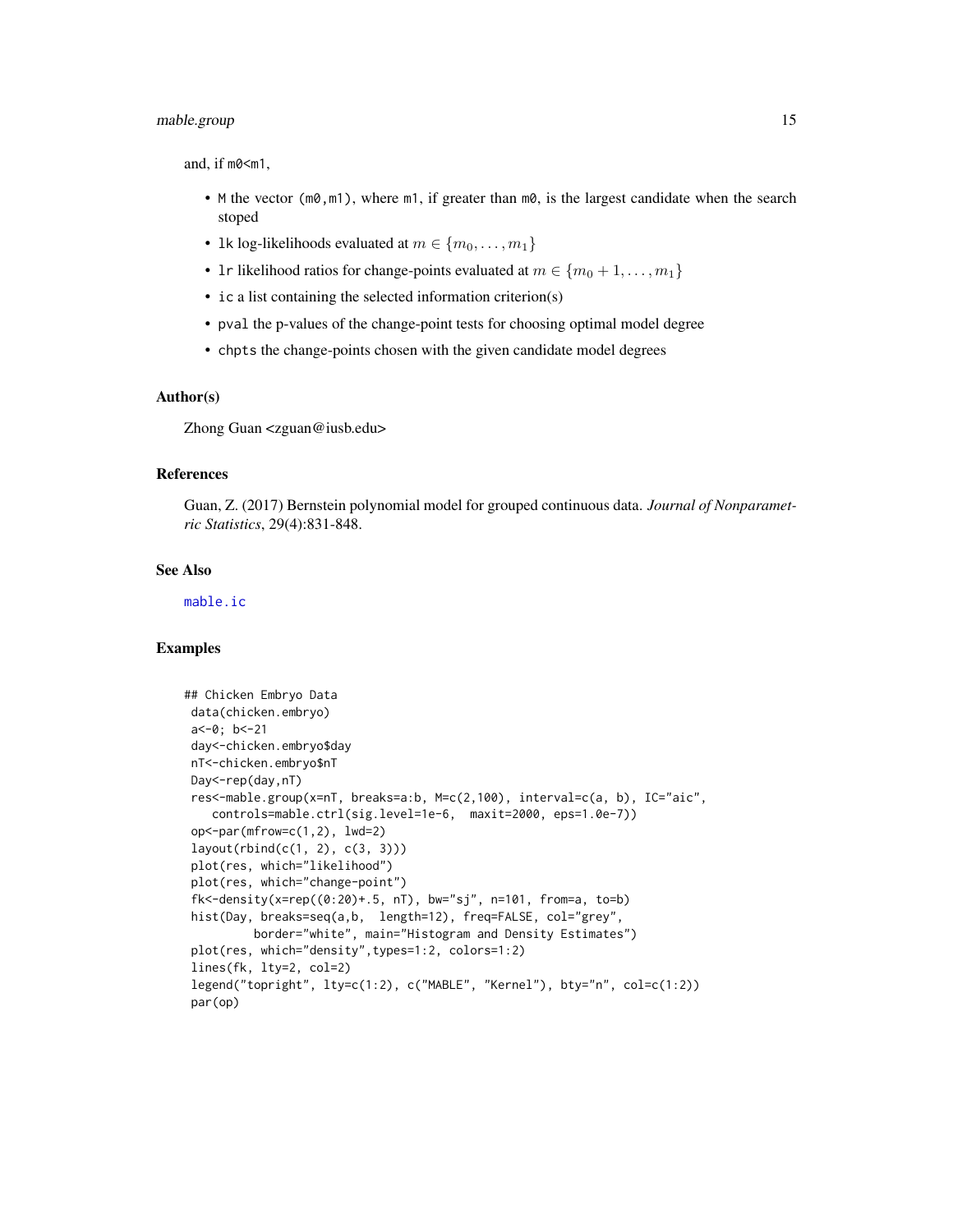<span id="page-15-1"></span><span id="page-15-0"></span>

#### Description

Maximum approximate Bernstein/Beta likelihood estimation of density and cumulative/survival distributions functions based on interal censored event time data.

#### Usage

```
mable.ic(data, M, pi0 = NULL, tau = Inf, IC = c("none", "aic",
  "hqic", "all"), controls = mable.ctrl(), progress = TRUE)
```
#### Arguments

| data     | a dataset either data. frame or an n x 2 matrix.                                                                                                                                                                                                                                            |
|----------|---------------------------------------------------------------------------------------------------------------------------------------------------------------------------------------------------------------------------------------------------------------------------------------------|
| M        | an positive integer or a vector ( $m\theta$ , $m1$ ). If $M = m$ or $m\theta = m1 = m$ , then m is a<br>preselected degree. If $m\theta \leq m\pi$ it specifies the set of consective candidate model<br>degrees $m\theta$ : m1 for searching an optimal degree, where $m1 - m\theta > 3$ . |
| pi0      | Initial guess of $\pi = F(\tau_n)$ . Without right censored data, pi $\theta = 1$ . See 'Details'.                                                                                                                                                                                          |
| tau      | right endpoint of support $[0, \tau)$ must be greater than or equal to the maximum<br>observed time                                                                                                                                                                                         |
| IC       | information criterion(s) in addition to Bayesian information criterion (BIC).<br>Current choices are "aic" (Akaike information criterion) and/or "qhic" (Han-<br>nan-Ouinn information criterion).                                                                                          |
| controls | Object of class mable.ctrl() specifying iteration limit and other control op-<br>tions. Default is mable.ctrl.                                                                                                                                                                              |
| progress | if TRUE a text progressbar is displayed                                                                                                                                                                                                                                                     |

#### Details

Let  $f(t)$  and  $F(t) = 1-S(t)$  be the density and cumulative distribution functions of the event time, respectively. Then  $f(t)$  on  $[0, \tau_n]$  can be approximated by  $f_m(t;p) = \tau_n^{-1} \sum_{i=0}^m p_i \beta_{mi}(t/\tau_n)$ , where  $p_i \geq 0$ ,  $i = 0, \ldots, m$ ,  $\sum_{i=0}^{m} p_i = 1 - p_{m+1}$ ,  $\beta_{mi}(u)$  is the beta denity with shapes  $i+1$ and  $m - i + 1$ , and  $\tau_n$  is the largest observed time, either uncensored time, or right endpoint of interval/left censored, or left endpoint of right censored time. So we can approximate  $S(t)$  on [0,  $\tau$ ] by  $S_m(t;p) = \sum_{i=0}^{m+1} p_i \bar{B}_{mi}(t/\tau)$ , where  $\bar{B}_{mi}(u)$ ,  $i = 0, \ldots, m$ , is the beta survival function with shapes  $i + 1$  and  $m - i + 1$ ,  $\overline{B}_{m,m+1}(t) = 1$ ,  $p_{m+1} = 1 - \pi$ , and  $\pi = F(\tau_n)$ . For data without right-censored time,  $p_{m+1} = 1 - \pi = 0$ . The search for optimal degree m is stoped if either m1 is reached or the test for change-point results in a p-value pval smaller than sig.level.

Each row of data,  $(1, u)$ , is the interval containing the event time. Data is uncensored if  $1 = u$ , right censored if  $u = \text{Inf}$  or  $u = \text{NA}$ , and left censored data if  $l = 0$ .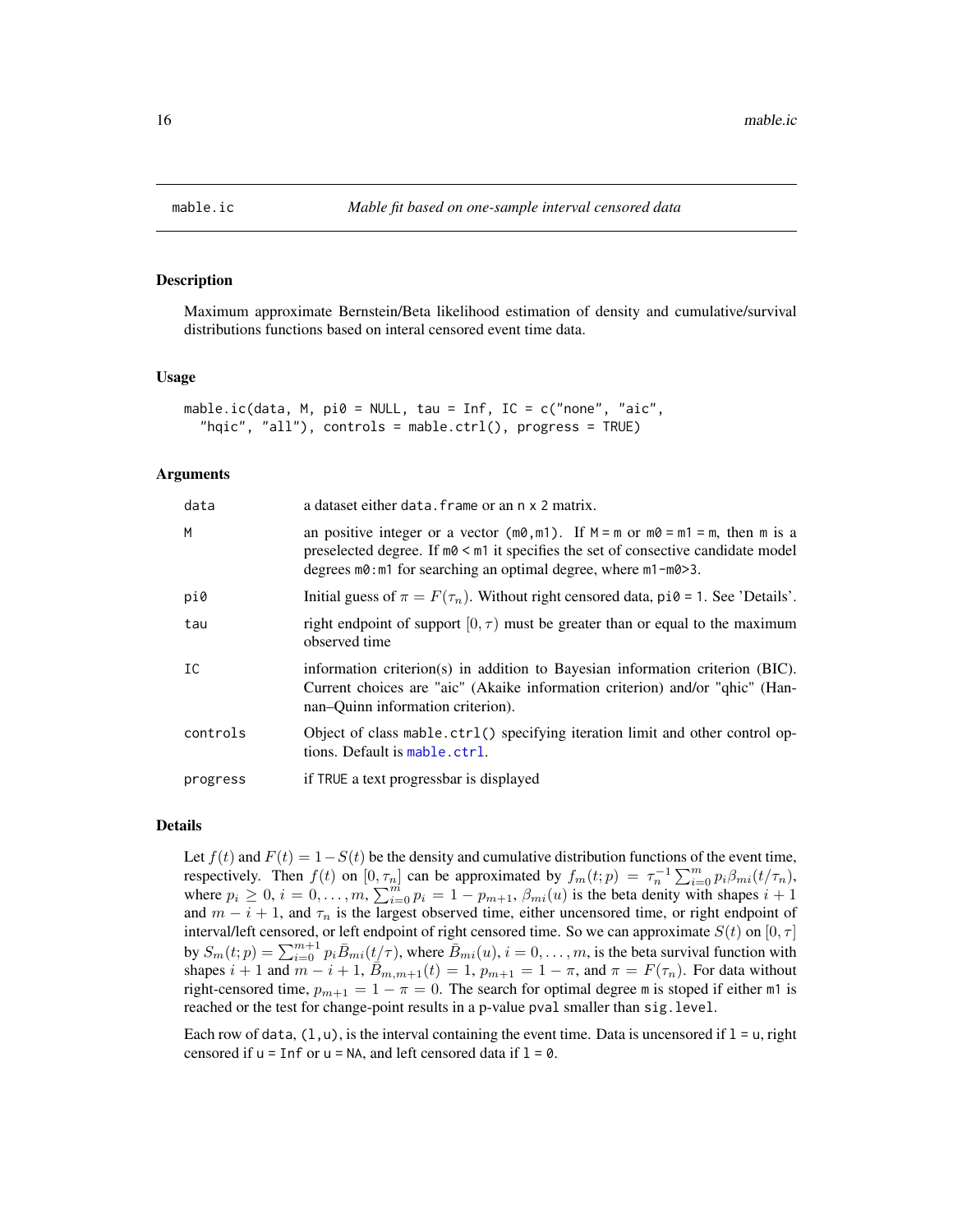#### <span id="page-16-0"></span>mable.ic 17

#### Value

a class 'mable' object with components

- p the estimated p with degree m selected by the change-point method
- mloglik the maximum log-likelihood at an optimal degree m
- interval support/truncation interval (0,b)
- M the vector (m0, m1), where m1 is the last candidate when the search stoped
- m the selected optimal degree by the method of change-point
- 1k log-likelihoods evaluated at  $m \in \{m_0, \ldots, m_1\}$
- 1r likelihood ratios for change-points evaluated at  $m \in \{m_0 + 1, \ldots, m_1\}$
- tau.n maximum observed time  $\tau_n$
- tau right endpoint of support  $[0, \tau)$
- ic a list containing the selected information criterion(s)
- pval the p-values of the change-point tests for choosing optimal model degree
- chpts the change-points chosen with the given candidate model degrees
- convergence an integer code. 0 indicates successful completion(the iteration is convergent). 1 indicates that the maximum candidate degree had been reached in the calculation;
- delta the final pval of the change-point for selecting the optimal degree m;

#### Author(s)

Zhong Guan <zguan@iusb.edu>

#### References

Guan, Z. (2019) Maximum Approximate Bernstein Likelihood Estimation in Proportional Hazard Model for Interval-Censored Data, arXiv:1906.08882 .

### See Also

[mable.group](#page-12-1)

```
library(interval)
data(bcos)
bc.res0<-mable.ic(bcos[bcos$treatment=="Rad",1:2], M=c(1,50), IC="none")
bc.res1<-mable.ic(bcos[bcos$treatment=="RadChem",1:2], M=c(1,50), IC="none")
op <-par(mfrow=c(2,2),lwd=2)
plot(bc.res0, which="change-point", lgd.x="right")
plot(bc.res1, which="change-point", lgd.x="right")
plot(bc.res0, which="survival", add=FALSE, xlab="Months", ylim=c(0,1), main="Radiation Only")
legend("topright", bty="n", lty=1:2, col=1:2, c(expression(hat(S)[CP]),
              expression(hat(S)[BIC])))
plot(bc.res1, which="survival", add=FALSE, xlab="Months", main="Radiation and Chemotherapy")
```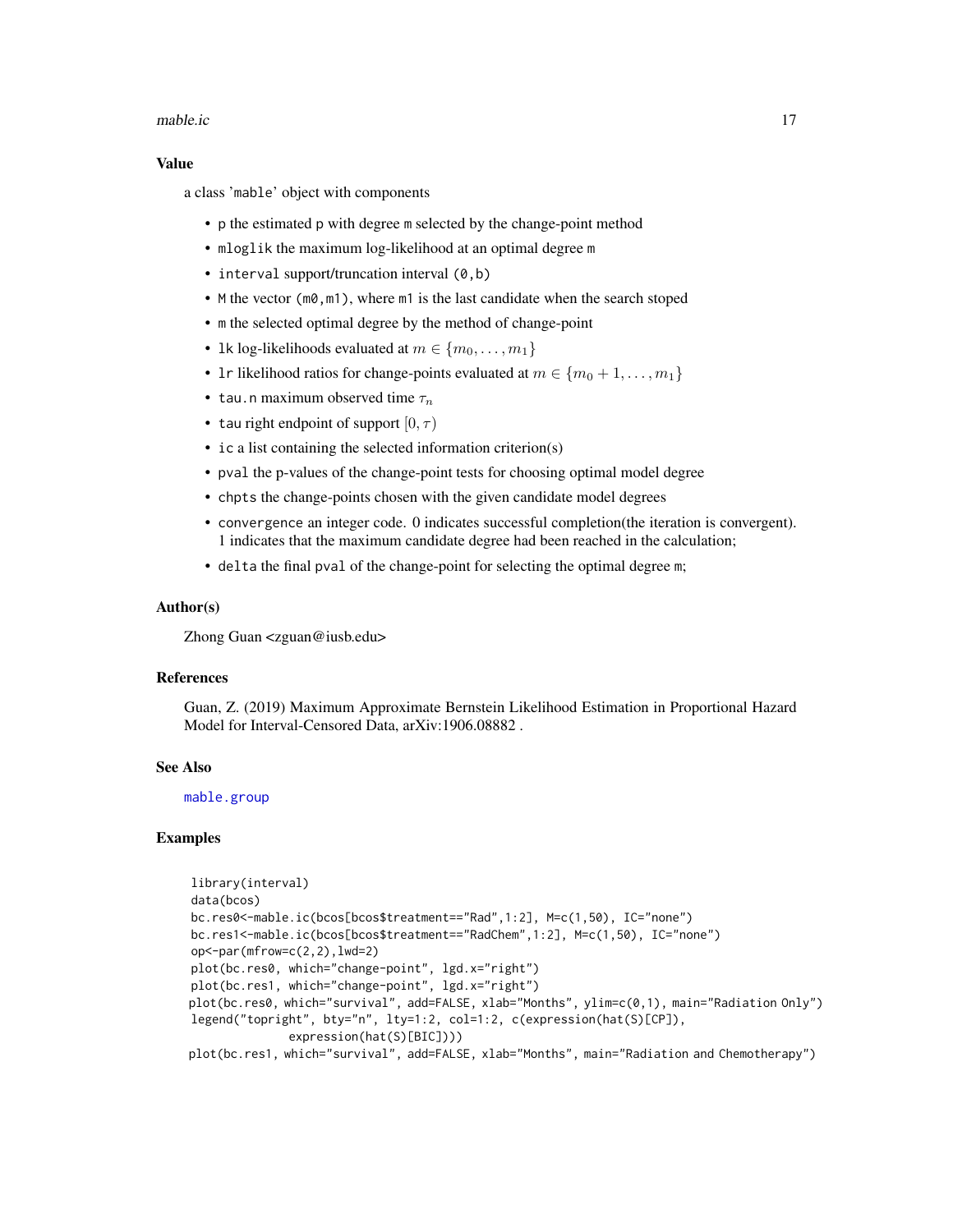<span id="page-17-0"></span>18 mable.mvar

```
legend("topright", bty="n", lty=1:2, col=1:2, c(expression(hat(S)[CP]),
              expression(hat(S)[BIC])))
par(op)
```
mable.mvar *Maximum Approximate Bernstein Likelihood Estimate of Multivariate Density Function*

#### Description

Maximum Approximate Bernstein Likelihood Estimate of Multivariate Density Function

#### Usage

```
mable.mvar(x, M, search = TRUE, interval = NULL,controls = mable.ctrl(), progress = TRUE)
```
#### Arguments

| $\mathsf{x}$ | an n x d matrix or data. frame of multivariate sample of size n                                                                                                                                                         |
|--------------|-------------------------------------------------------------------------------------------------------------------------------------------------------------------------------------------------------------------------|
| M            | a positive integer or a vector of d positive integers specify the maximum candi-<br>date or the given model degrees for the joint density.                                                                              |
| search       | logical, whether to search optimal degrees using M as maximum candidate de-<br>grees or not but use M as the given model degrees for the joint density.                                                                 |
| interval     | a vector of two endpoints or a $dx$ 2 matrix, each row containing the endpoints<br>of support/truncation interval for each marginal density. If missing, the i-th row<br>is assigned as $c(\min(x[, i]), \max(x[, i]).$ |
| controls     | Object of class mable.ctrl() specifying iteration limit and the convergence<br>criterion eps. Default is mable.ctrl. See Details.                                                                                       |
| progress     | if TRUE a text progressbar is displayed                                                                                                                                                                                 |

#### Details

A *d*-variate density f on a hyperrectangle  $[a, b] = [a_1, b_1] \times \cdots \times [a_d, b_d]$  can be approximated by a mixture of *d*-variate beta densities on [a, b],  $\beta_{mj}(x) = \prod_{i=1}^d \beta_{m_i,j_i}[(x_i - a_i)/(b_i - a_i)]/(b_i - a_i)$  $a_i)$ , with proportion  $p(j_1,\ldots,j_d),\, 0\, \leq\, j_i\, \leq\, m_i, i\,=\, 1,\ldots,d.$  If search=TRUE, we start with  $M_0$ =rep(2,d) and select  $M_1$  which maximizes the likelohood with degrees  $M_1 = M_0 + e_i$ , where  $e_i$ ,  $i = 1, \ldots, d$ , form the basis of  $R^n$ . The above procedure are repeated at least four times to  $M_s$ and loglikelihood  $\ell_s$ ,  $s = 0, 1, \ldots, k$ , and stop whenever the p-value of the change point of  $\ell_{s+1}-\ell_s$ is small or a component of  $M_k$  reached its maximum value specified by M. For each  $M_s + e_i$  the data are fitted using EM algorithm and the multivariate Bernstein polynomial model with a vector of the mixture proportions  $p(j_1, \ldots, j_d)$ , arranged in the column-major order of  $j = (j_1, \ldots, j_d)$ ,  $p_0, \ldots, p_{K-1}$ , where  $K = \prod_{i=1}^d (m_i + 1)$ , to obtain likelihood.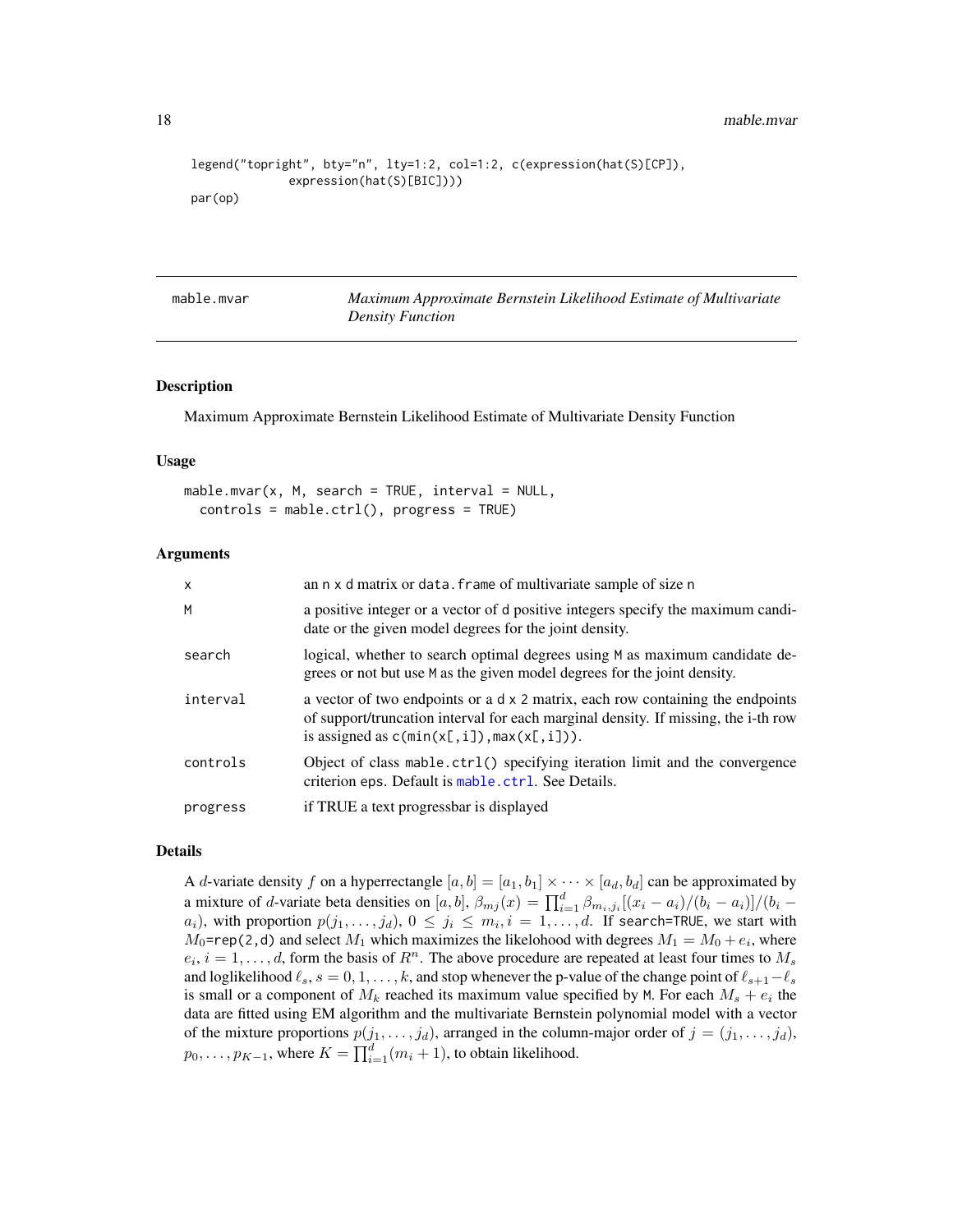#### <span id="page-18-0"></span>mable.ph 19

#### Value

A list with components

- dim the dimension d of the data
- m a vector of the selected optimal degrees by the method of change-point
- p a vector of the mixture proportions  $p(j_1, \ldots, j_d)$ , arranged in the column-major order of  $j = (j_1, \ldots, j_d), 0 \leq j_i \leq m_i, i = 1, \ldots, d.$
- mloglik the maximum log-likelihood at an optimal degree m
- pval the p-values of change-points for choosing the optimal degrees for the marginal densities
- M the vector (m1,m2,... ,md), where mi is the largest candidate degree when the search stoped for the i-th marginal density
- interval support hyperrectangle  $[a, b] = [a_1, b_1] \times \cdots \times [a_d, b_d]$
- convergence An integer code. 0 indicates successful completion(the EM iteration is convergent). 1 indicates that the iteration limit maxit had been reached in the EM iteration;

#### Author(s)

Zhong Guan <zguan@iusb.edu>

#### References

Wang, T. and Guan, Z.,(2019) Bernstein Polynomial Model for Nonparametric Multivariate Density, *Statistics*, Vol. 53, no. 2, 321-338

#### Examples

## Old Faithful Data

```
a < -c(0, 40); b < -c(7, 110)#ans<-mable.mvar(faithful, M = c(100, 100), interval = cbind(a, b))
ans<- mable.mvar(faithful, M = c(46, 19), search =FALSE, interval = cbind(a,b))
plot(ans, which="density")
plot(ans, which="cumulative")
```
<span id="page-18-1"></span>mable.ph *Mable fit of Cox's proportional hazards regression model* 

#### Description

Maximum approximate Bernstein/Beta likelihood estimation in Cox's proportional hazards regression model based on interal censored event time data.

#### Usage

```
mable.ph(formula, data, M, g = NULL, pi0 = NULL, tau = Inf,
  x0 = NULL, controls = mable.ctrl(), progress = TRUE)
```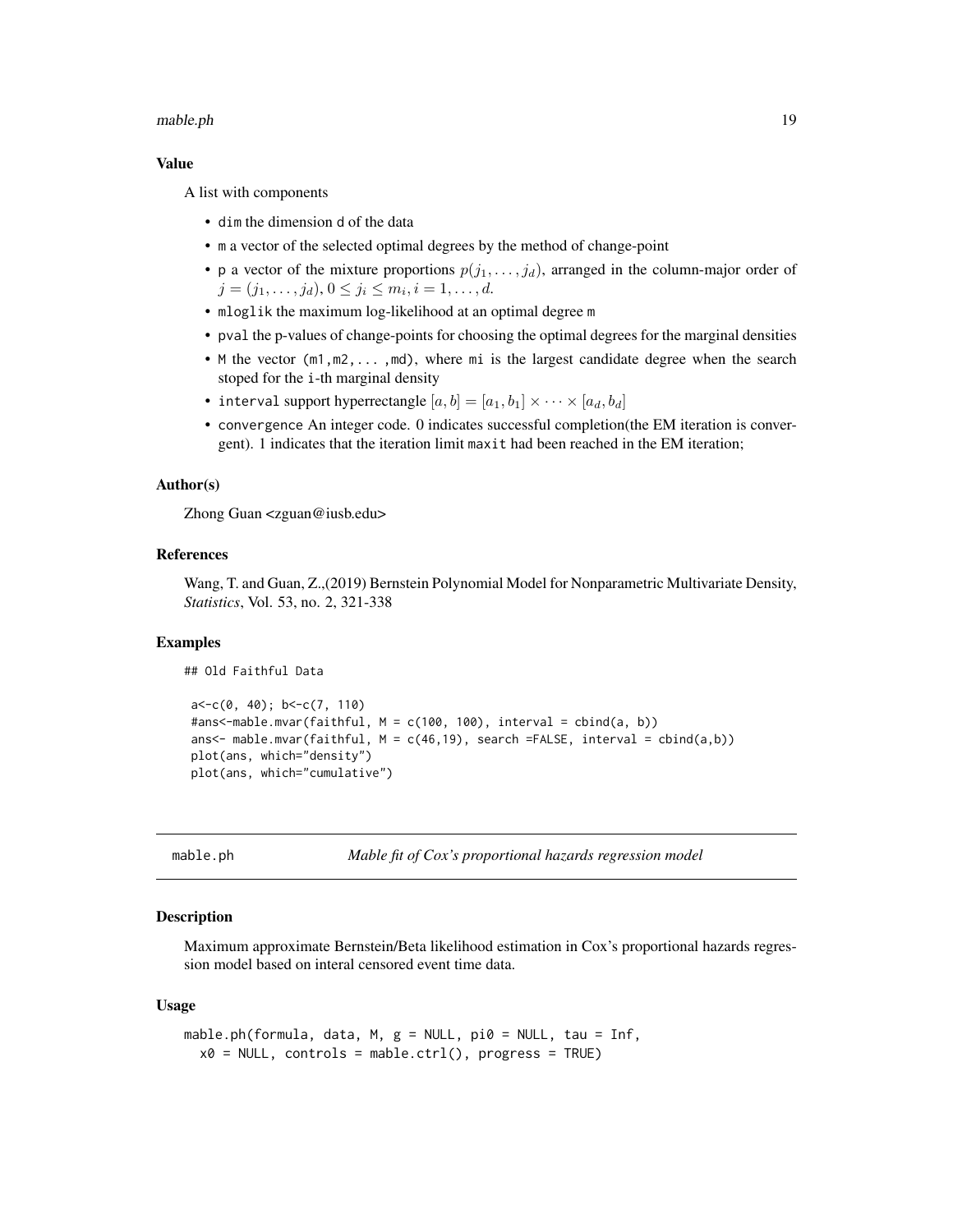#### <span id="page-19-0"></span>Arguments

| formula  | regression formula. Response must be chind. See 'Details'.                                                                                                                                                                                                    |
|----------|---------------------------------------------------------------------------------------------------------------------------------------------------------------------------------------------------------------------------------------------------------------|
| data     | a dataset                                                                                                                                                                                                                                                     |
| M        | a positive integer or a vector ( $m\theta$ , $m1$ ). If $M = m$ or $m\theta = m1 = m$ , then m is a prese-<br>lected degree. If m0 < m 1 it specifies the set of consective candidate model degrees<br>m0: m1 for searching an optimal degree, where m1-m0>3. |
| g        | initial guess of d-vector of regression coefficients. See 'Details'.                                                                                                                                                                                          |
| pi0      | Initial guess of $\pi(x_0) = F(\tau_n x_0)$ . Without right censored data, pi0 = 1. See<br>'Details'.                                                                                                                                                         |
| tau      | right endpoint of support $[0, \tau)$ must be greater than or equal to the maximum<br>observed time                                                                                                                                                           |
| x0       | a working baseline covariate. See 'Details'.                                                                                                                                                                                                                  |
| controls | Object of class mable.ctrl() specifying iteration limit and other control op-<br>tions. Default is mable.ctrl.                                                                                                                                                |
| progress | if TRUE a text progressbar is displayed                                                                                                                                                                                                                       |

# Details

Consider Cox's PH model with covariate for interval-censored failure time data:  $S(t|x) = S(t|x_0)^{\exp(\gamma'(x-x_0))}$ , where  $x_0$  satisfies  $\gamma'(x-x_0) \ge 0$ . Let  $f(t|x)$  and  $F(t|x) = 1-S(t|x)$  be the density and cumulative distribution functions of the event time given  $X = x$ , respectively. Then  $f(t|x_0)$  on  $[0, \tau_n]$  can be approximated by  $f_m(t|x_0, p) = \tau_n^{-1} \sum_{i=0}^m p_i \beta_{mi}(t/\tau_n)$ , where  $p_i \ge 0$ ,  $i = 0, \ldots, m$ ,  $\sum_{i=0}^m p_i =$  $1 - p_{m+1}, \beta_{mi}(u)$  is the beta denity with shapes  $i + 1$  and  $m - i + 1$ , and  $\tau_n$  is the largest observed time, either uncensored time, or right endpoint of interval/left censored, or left endpoint of right censored time. So we can approximate  $S(t|x_0)$  on  $[0, \tau_n]$  by  $S_m(t|x_0; p) = \sum_{i=0}^{m+1} p_i \overline{B}_{mi}(t/\tau_n)$ , where  $\bar{B}_{mi}(u)$ ,  $i = 0, \ldots, m$ , is the beta survival function with shapes  $i + 1$  and  $m - i + 1$ ,  $\bar{B}_{m,m+1}(t) = 1$ ,  $p_{m+1} = 1 - \pi(x_0)$ , and  $\pi(x_0) = F(\tau_n|x_0)$ . For data without right-censored time,  $p_{m+1} = 1 - \pi(x_0) = 0.$ 

Response variable should be of the form  $cbind(1, u)$ , where  $(1, u)$  is the interval containing the event time. Data is uncensored if  $1 = u$ , right censored if  $u = \text{Inf}$  or  $u = \text{NA}$ , and left censored data if  $1$ = 0. The associated covariate contains d columns. The baseline x0 should chosen so that  $\gamma'(x-x_0)$ is nonnegative for all the observed x and all  $\gamma$  in a neighborhood of its true value.

A missing initial value of g is imputed by ic\_sp() of package icenReg.

The search for optimal degree m is stoped if either m1 is reached or the test for change-point results in a p-value pval smaller than sig.level. This process takes longer than [maple.ph](#page-24-1) to select an optimal degree.

#### Value

A list with components

- m the selected/preselected optimal degree m
- p the estimate of  $p = (p_0, \ldots, p_m, p_{m+1})$ , the coefficients of Bernstein polynomial of degree m
- coefficients the estimated regression coefficients of the PH model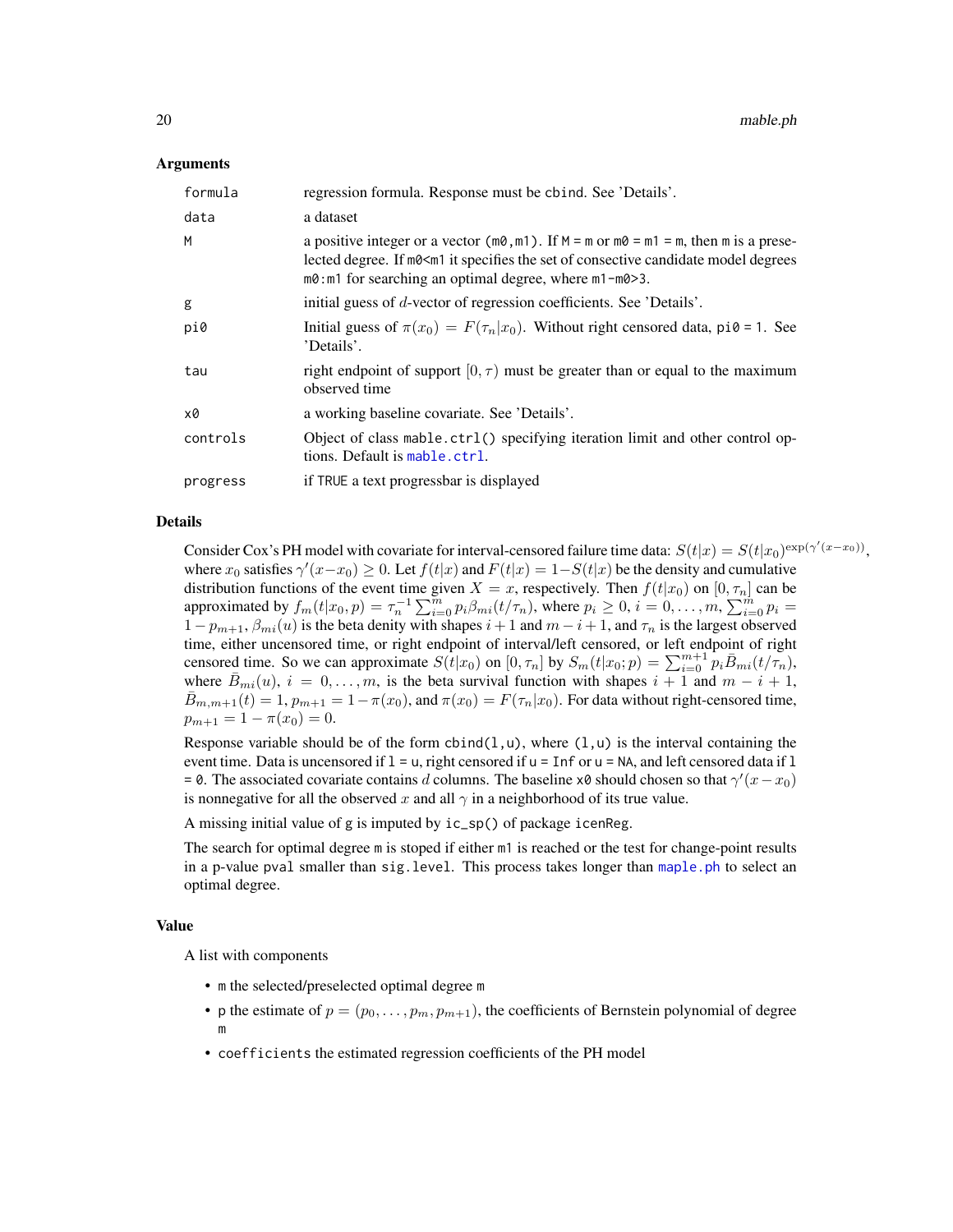#### <span id="page-20-0"></span>mable.ph 21

- SE the standard errors of the estimated regression coefficients
- z the z-scores of the estimated regression coefficients
- mloglik the maximum log-likelihood at an optimal degree m
- tau.n maximum observed time  $\tau_n$
- tau right endpoint of support  $[0, \tau)$
- x0 the working baseline covariates
- egx0 the value of  $e^{\gamma' x_0}$
- convergence an integer code, 1 indicates either the EM-like iteration for finding maximum likelihood reached the maximum iteration for at least one m or the search of an optimal degree using change-point method reached the maximum candidate degree, 2 indicates both occured, and 0 indicates a successful completion.
- delta the final delta if  $m\theta = m1$  or the final pval of the change-point for searching the optimal degree m;

and, if m0<m1,

- M the vector  $(m0, m1)$ , where  $m1$  is the last candidate degree when the search stoped
- 1k log-likelihoods evaluated at  $m \in \{m_0, \ldots, m_1\}$
- 1r likelihood ratios for change-points evaluated at  $m \in \{m_0 + 1, \ldots, m_1\}$
- pval the p-values of the change-point tests for choosing optimal model degree
- chpts the change-points chosen with the given candidate model degrees

# Author(s)

Zhong Guan <zguan@iusb.edu>

#### References

Guan, Z. (2019) Maximum Approximate Bernstein Likelihood Estimation in Proportional Hazard Model for Interval-Censored Data, arXiv:1906.08882 .

#### See Also

[maple.ph](#page-24-1)

```
# Ovarian Cancer Survival Data
require(survival)
futime2<-ovarian$futime
futime2[ovarian$fustat==0]<-Inf
ovarian2<-data.frame(age=ovarian$age, futime1=ovarian$futime, futime2=futime2)
ova<-mable.ph(cbind(futime1, futime2) \sim age, data = ovarian2, M=c(2,35), g=.16)
op<-par(mfrow=c(2,2))
plot(ova, which = "likelihood")
plot(ova, which = "change-point")
```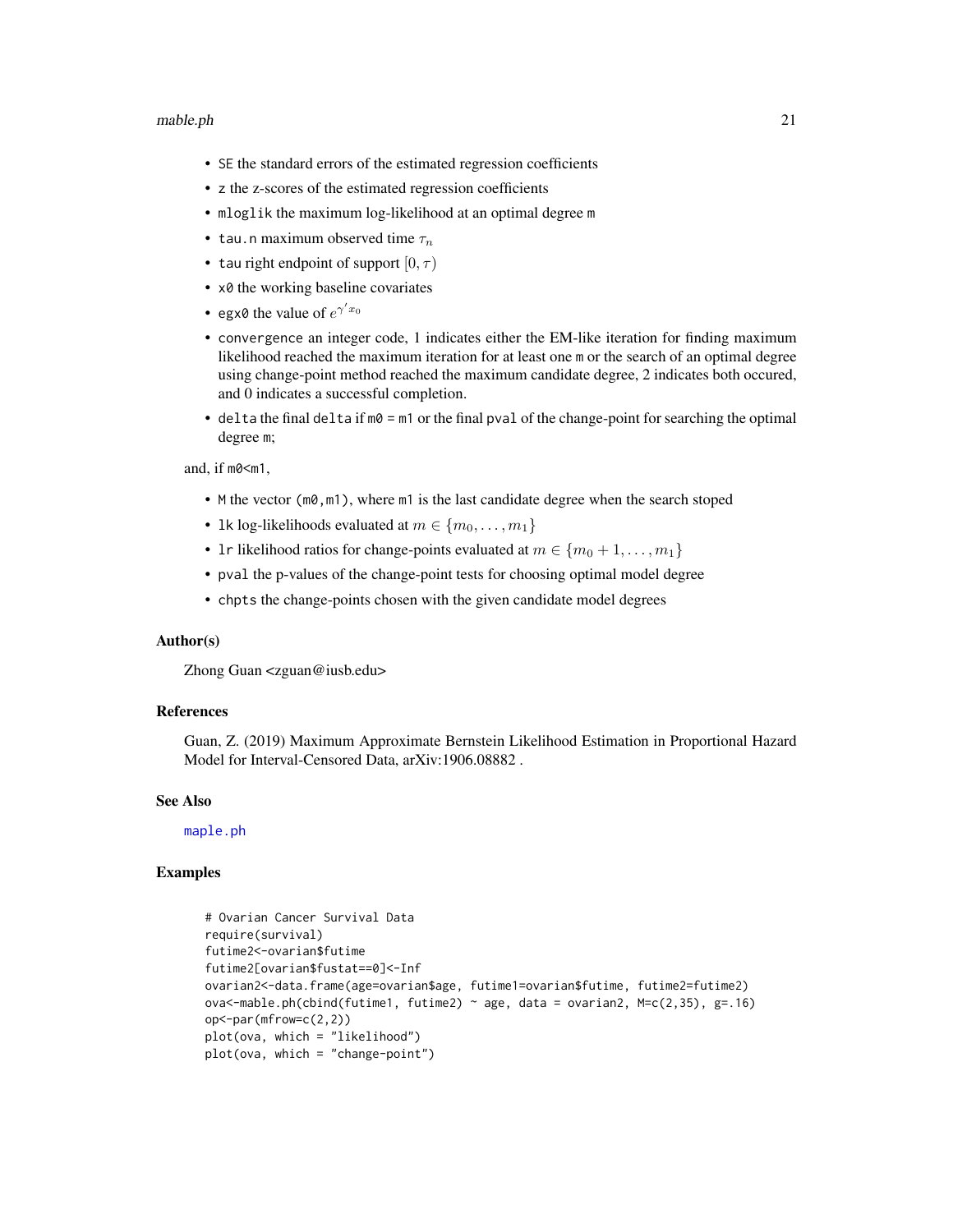22 mable.reg

```
plot(ova, y=data.frame(c(60)), which="survival", add=FALSE, type="l",
      xlab="Days", main="Age = 60")
plot(ova, y=data.frame(c(65)), which="survival", add=FALSE, type="l",
     xlab="Days", main="Age = 65")
par(op)
```

| mable.reg |  |  |  |
|-----------|--|--|--|
|-----------|--|--|--|

Mable fit of semiparametric regression model based on interval cen*sored data*

#### Description

Wrapping all codemable fit of regression models in one function. Using maximum approximate Bernstein/Beta likelihood estimation to fit semiparametric regression models: Cox ph model, proportional odds(po) model, accelerated failure time model, and so on.

# Usage

```
mable.reg(formula, data, model = c("ph", "aft"), M, g = NULL,
 pi0 = NULL, tau = Inf, x0 = NULL, controls = mable.ctrl(),
 progress = TRUE)
```
# Arguments

| formula  | regression formula. Response must be of the form $\text{cbind}(1, u)$ . See 'Details'.                         |
|----------|----------------------------------------------------------------------------------------------------------------|
| data     | a dataset                                                                                                      |
| model    | the model to fit. Current options are "ph" (Cox PH) or "aft" (accelerated failure<br>time model)               |
| M        | a vector $(m\theta, m\mathbb{1})$ specifies the set of consective integers as candidate degrees                |
| g        | an initial guess of the regression coefficients                                                                |
| pi0      | Initial guess of $\pi(x_0) = F(\tau_n x_0)$ . Without right censored data, pi0 = 1. See<br>'Details'.          |
| tau      | right endpoint of support $[0, \tau)$ must be greater than or equal to the maximum<br>observed time            |
| x0       | a working baseline covariate. See 'Details'.                                                                   |
| controls | Object of class mable.ctrl() specifying iteration limit and other control op-<br>tions. Default is mable.ctrl. |
| progress | if TRUE a text progressbar is displayed                                                                        |

# Details

For "ph" model a missing initial guess of the regression coefficients g is obtained by  $ic_sp()$  of package icenReg. For "aft" model a missing g is imputed by the rank estimate aftsrr() of package aftgee for right-censored data. For general interval censored observations, we keep the right-censored but replace the finite interval with its midpoint and fit the data by aftsrr() as a right-censored data.

<span id="page-21-0"></span>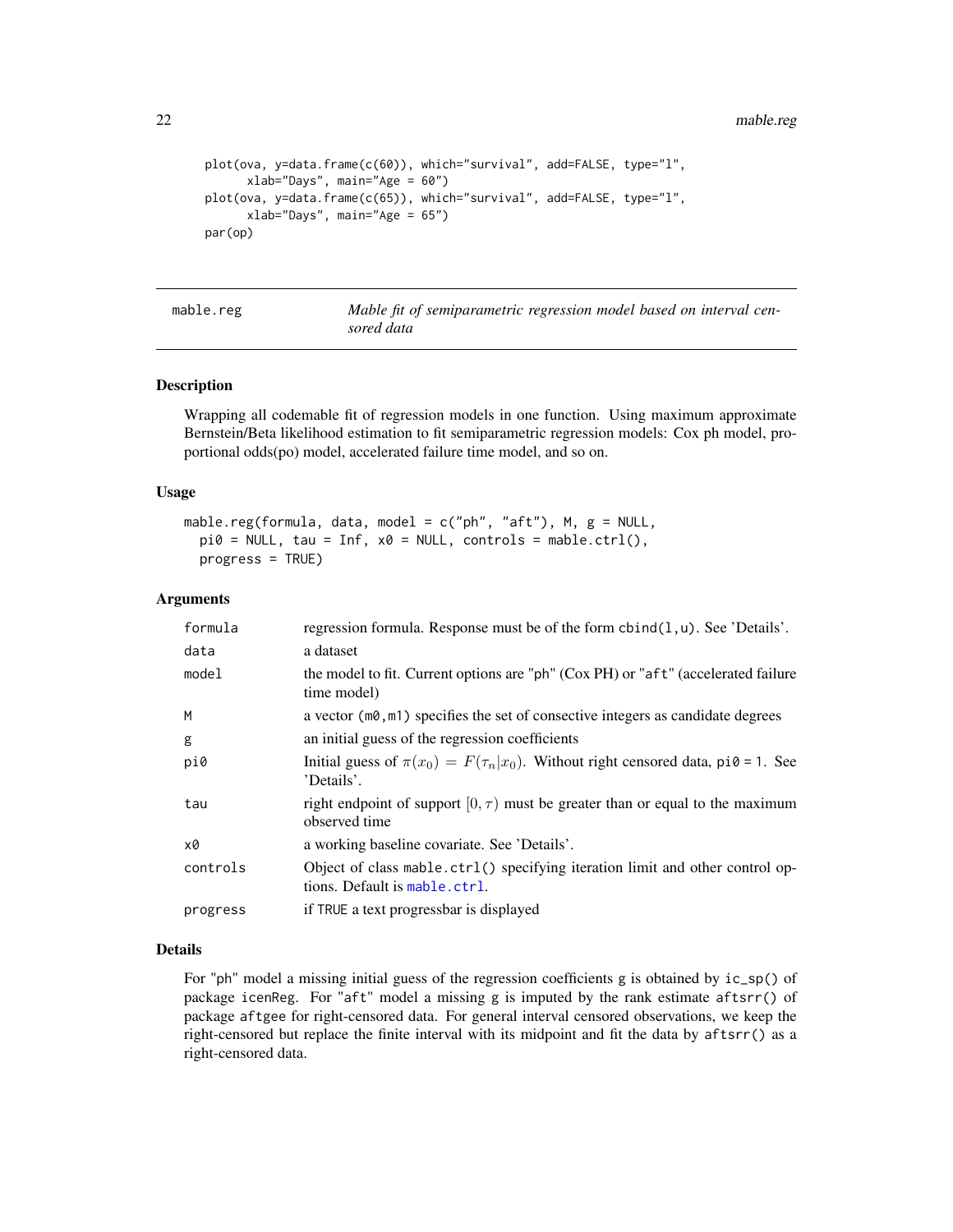#### <span id="page-22-0"></span>maple.aft 23

# Value

A 'mable\_reg' class object

# Author(s)

Zhong Guan <zguan@iusb.edu>

# See Also

[mable.aft](#page-7-1), [mable.ph](#page-18-1)

<span id="page-22-1"></span>maple.aft *Mable fit of AFT model with given regression coefficients for AFT model*

# Description

Maximum approximate profile likelihood estimation of Bernstein polynomial model in accelerated failure time based on interal censored event time data with a given regression coefficients which are efficient estimates provided by other semiparametric methods. Select optimal degree with a given regression coefficients for AFT model.

# Usage

maple.aft(formula, data, M, g, tau =  $1$ , x0 = NULL, controls = mable.ctrl(), progress = TRUE)

# Arguments

| formula  | regression formula. Response must be chind. See 'Details'.                                                                                                                                                                                                                         |
|----------|------------------------------------------------------------------------------------------------------------------------------------------------------------------------------------------------------------------------------------------------------------------------------------|
| data     | a dataset                                                                                                                                                                                                                                                                          |
| M        | a positive integer or a vector ( $m\theta$ , $m1$ ). If $M = m$ or $m\theta = m1 = m$ , then m is a pre-<br>selected degree. If $m0 < m1$ it specifies the set of consective candidate model<br>degrees $m\theta$ : m1 for searching an optimal degree, where $m1 - m\theta > 3$ . |
| g        | the given $d$ -vector of regression coefficients                                                                                                                                                                                                                                   |
| tau      | a truncation time greater than or equal to the maximum observed time $\tau$ . See<br>'Details'.                                                                                                                                                                                    |
| x0       | a working baseline covariate $x_0$ . See 'Details'.                                                                                                                                                                                                                                |
| controls | Object of class mable.ctrl() specifying iteration limit and other control op-<br>tions. Default is mable.ctrl.                                                                                                                                                                     |
| progress | if TRUE a text progressbar is displayed                                                                                                                                                                                                                                            |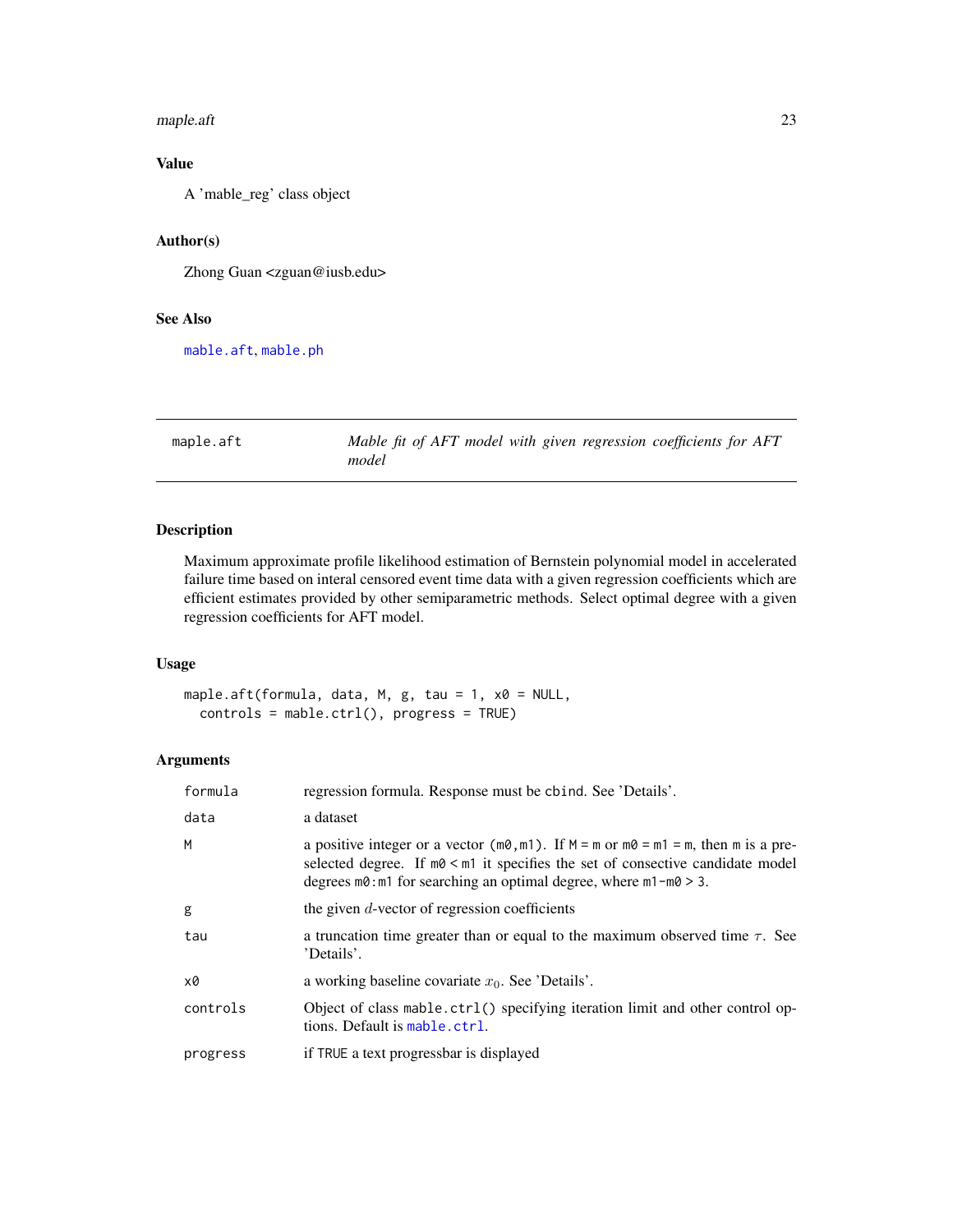#### Details

Consider the accelerated failure time model with covariate for interval-censored failure time data:  $S(t|x) = S(t \exp(-\gamma'(x-x_0))|x_0)$ , where  $x_0$  is a baseline covariate. Let  $f(t|x)$  and  $F(t|x)$  $1 - S(t|x)$  be the density and cumulative distribution functions of the event time given  $X = x$ , respectively. Then  $f(t|x_0)$  on a truncation interval  $[0, \tau]$  can be approximated by  $f_m(t|x_0; p)$  =  $\tau^{-1} \sum_{i=0}^{m} p_i \beta_{mi}(t/\tau)$ , where  $p_i \geq 0$ ,  $i = 0, \ldots, m$ ,  $\sum_{i=0}^{m} p_i = 1$ ,  $\beta_{mi}(u)$  is the beta denity with shapes  $i + 1$  and  $m - i + 1$ , and  $\tau$  is larger than the largest observed time, either uncensored time, or right endpoint of interval/left censored, or left endpoint of right censored time. So we can approximate  $S(t|x_0)$  on  $[0, \tau]$  by  $S_m(t|x_0; p) = \sum_{i=0}^m p_i \overline{B}_{mi}(t/\tau)$ , where  $\overline{B}_{mi}(u)$  is the beta survival function with shapes  $i + 1$  and  $m - i + 1$ .

Response variable should be of the form  $cbind(1, u)$ , where  $(1, u)$  is the interval containing the event time. Data is uncensored if  $1 = u$ , right censored if  $u = \text{Inf}$  or  $u = \text{NA}$ , and left censored data if l = 0. The truncation time tau and the baseline x0 should chosen so that  $S(t|x) = S(t \exp(-\gamma'(x-\gamma'))$  $(x_0)$ ) $(x_0)$  on  $[\tau, \infty)$  is negligible for all the observed x.

The search for optimal degree m is stoped if either m1 is reached or the test for change-point results in a p-value pval smaller than sig.level.

#### Value

A list with components

- m the selected optimal degree m
- p the estimate of  $p = (p_0, \ldots, p_m)$ , the coefficients of Bernstein polynomial of degree m
- coefficients the given regression coefficients of the AFT model
- SE the standard errors of the estimated regression coefficients
- z the z-scores of the estimated regression coefficients
- mloglik the maximum log-likelihood at an optimal degree m
- tau.n maximum observed time  $\tau_n$
- tau right endpoint of trucation interval  $[0, \tau)$
- x0 the working baseline covariates
- egx0 the value of  $e^{\gamma' x_0}$
- convergence an integer code, 1 indicates either the EM-like iteration for finding maximum likelihood reached the maximum iteration for at least one m or the search of an optimal degree using change-point method reached the maximum candidate degree, 2 indicates both occured, and 0 indicates a successful completion.
- delta the final delta if  $m\theta = m1$  or the final pval of the change-point for searching the optimal degree m;

and, if m0<m1.

- M the vector (m0, m1), where m1 is the last candidate when the search stoped
- 1k log-likelihoods evaluated at  $m \in \{m_0, \ldots, m_1\}$
- 1r likelihood ratios for change-points evaluated at  $m \in \{m_0+1,\ldots,m_1\}$
- pval the p-values of the change-point tests for choosing optimal model degree
- chpts the change-points chosen with the given candidate model degrees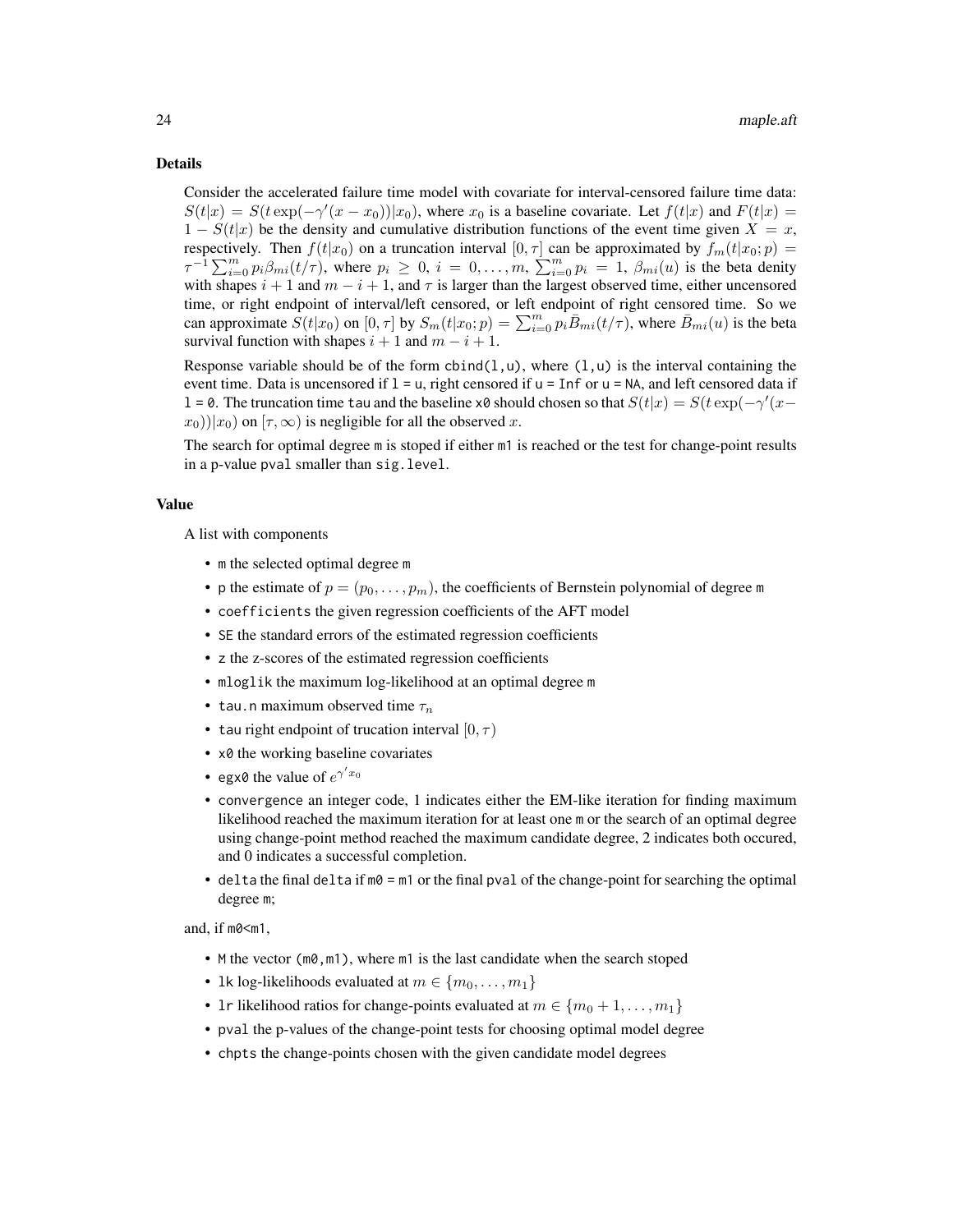#### <span id="page-24-0"></span>maple.ph 25

# Author(s)

Zhong Guan <zguan@iusb.edu>

#### References

Guan, Z. (2019) Maximum Approximate Likelihood Estimation in Accelerated Failure Time Model for Interval-Censored Data, arXiv:1911.07087.

# See Also

[mable.aft](#page-7-1)

#### Examples

```
## Breast Cosmesis Data
 require(interval)
 data(bcos)
 bcos2<-data.frame(bcos[,1:2], x=1*(bcos$treatment=="RadChem"))
 g<--0.41 #Hanson and Johnson 2004, JCGS,
 res1<-maple.aft(cbind(left, right)~x, data=bcos2, M=c(1,30), g, tau=100, x0=1)
 op<-par(mfrow=c(1,2), lwd=1.5)
 plot(x=res1, which="likelihood")
 plot(x=res1, y=data.frame(x=0), which="survival", model='aft', type="l", col=1,
     add=FALSE, main="Survival Function")
 plot(x=res1, y=data.frame(x=1), which="survival", model='aft', lty=2, col=1)
 legend("bottomleft", bty="n", lty=1:2, col=1, c("Radiation Only", "Radiation and Chemotherapy"))
 par(op)
```
<span id="page-24-1"></span>maple.ph *Mable fit of the PH model with given regression coefficients*

#### **Description**

Maximum approximate profile likelihood estimation of Bernstein polynomial model in Cox's proportional hazards regression based on interal censored event time data with a given regression coefficients which are efficient estimates provided by other semiparametric methods. Select optimal degree with a given regression coefficients.

#### Usage

```
maple.ph(formula, data, M, g, pi0 = NULL, tau = Inf, x0 = NULL,
  controls = mable.ctrl(), progress = TRUE)
```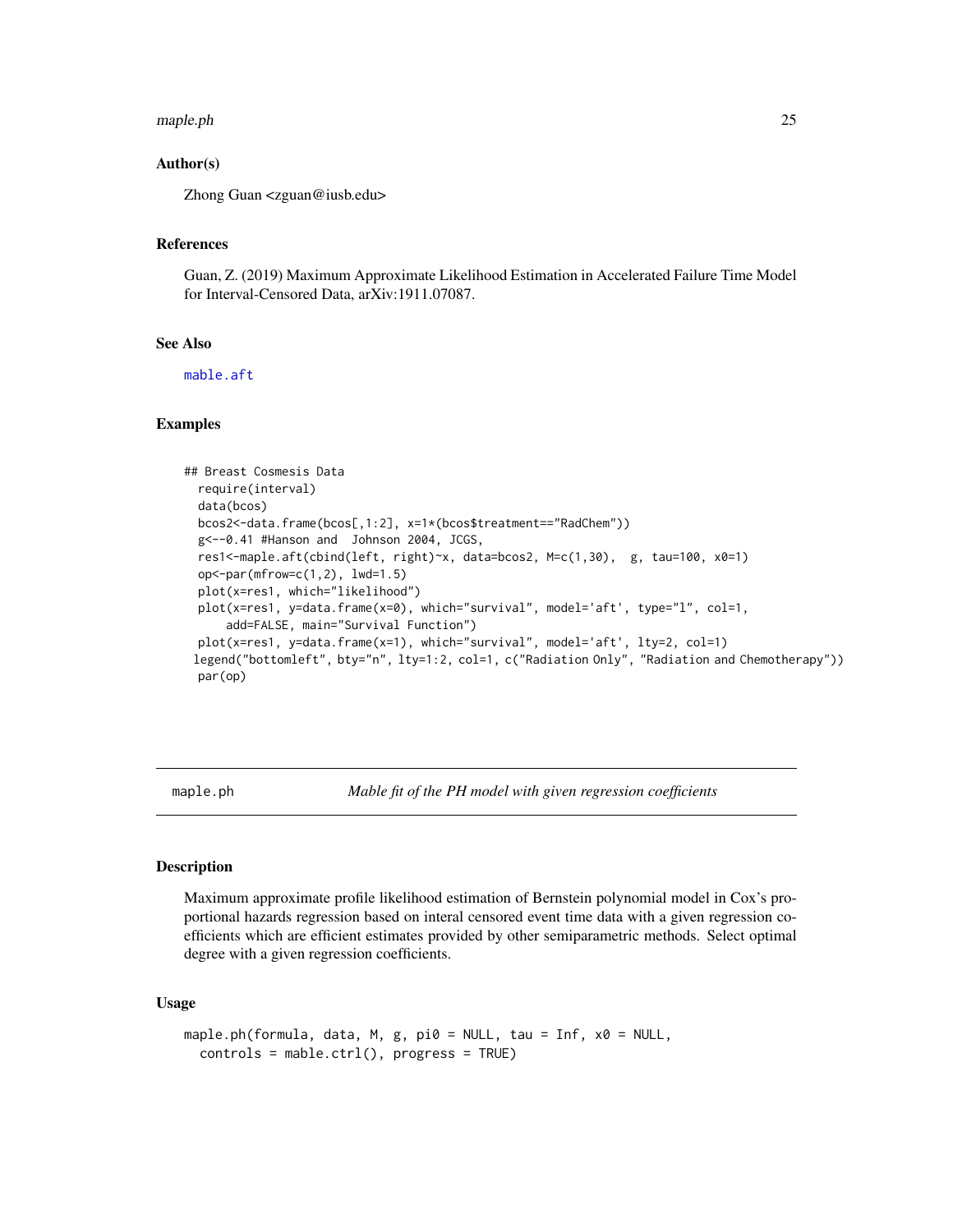#### <span id="page-25-0"></span>Arguments

| formula  | regression formula. Response must be chind. See 'Details'.                                                                                                                                                                                                                       |
|----------|----------------------------------------------------------------------------------------------------------------------------------------------------------------------------------------------------------------------------------------------------------------------------------|
| data     | a dataset                                                                                                                                                                                                                                                                        |
| M        | a positive integer or a vector ( $m\theta$ , $m1$ ). If $M = m$ or $m\theta = m1 = m$ , then m is a pre-<br>selected degree. If $m\theta \leq m1$ it specifies the set of consective candidate model<br>degrees $m0$ : m1 for searching an optimal degree, where $m1 - m0 > 3$ . |
| g        | the given $d$ -vector of regression coefficients                                                                                                                                                                                                                                 |
| pi0      | Initial guess of $\pi(x_0) = F(\tau_n x_0)$ . Without right censored data, pi0 = 1. See<br>'Details'.                                                                                                                                                                            |
| tau      | right endpoint of support $[0, \tau)$ must be greater than or equal to the maximum<br>observed time                                                                                                                                                                              |
| x0       | a working baseline covariate. See 'Details'.                                                                                                                                                                                                                                     |
| controls | Object of class mable.ctrl() specifying iteration limit and other control op-<br>tions. Default is mable.ctrl.                                                                                                                                                                   |
| progress | if TRUE a text progressbar is displayed                                                                                                                                                                                                                                          |

# Details

Consider Cox's PH model with covariate for interval-censored failure time data:  $S(t|x) = S(t|x_0)^{\exp(\gamma'(x-x_0))}$ , where  $x_0$  satisfies  $\gamma'(x-x_0) \ge 0$ . Let  $f(t|x)$  and  $F(t|x) = 1-S(t|x)$  be the density and cumulative distribution functions of the event time given  $X = x$ , respectively. Then  $f(t|x_0)$  on  $[0, \tau_n]$  can be approximated by  $f_m(t|x_0; p) = \tau_n^{-1} \sum_{i=0}^m p_i \beta_{mi}(t/\tau_n)$ , where  $p_i \ge 0$ ,  $i = 0, \ldots, m$ ,  $\sum_{i=0}^m p_i =$  $1 - p_{m+1}, \beta_{mi}(u)$  is the beta denity with shapes  $i + 1$  and  $m - i + 1$ , and  $\tau_n$  is the largest observed time, either uncensored time, or right endpoint of interval/left censored, or left endpoint of right censored time. So we can approximate  $S(t|x_0)$  on  $[0, \tau_n]$  by  $S_m(t|x_0; p) = \sum_{i=0}^{m+1} p_i \overline{B}_{mi}(t/\tau_n)$ , where  $\bar{B}_{mi}(u)$ ,  $i = 0, \ldots, m$ , is the beta survival function with shapes  $i + 1$  and  $m - i + 1$ ,  $\bar{B}_{m,m+1}(t) = 1, p_{m+1} = 1 - \pi(x_0)$ , and  $\pi(x_0) = F(\tau_n|x_0)$ . For data without right-censored time,  $p_{m+1} = 1 - \pi(x_0) = 0.$ 

Response variable should be of the form  $cbind(1, u)$ , where  $(1, u)$  is the interval containing the event time. Data is uncensored if  $l = u$ , right censored if  $u = \text{Inf}$  or  $u = \text{NA}$ , and left censored data if  $l$ = 0. The associated covariate contains d columns. The baseline x0 should chosen so that  $\gamma'(x-x_0)$ is nonnegative for all the observed  $x$ .

The search for optimal degree m is stoped if either m1 is reached or the test for change-point results in a p-value pval smaller than sig.level.

#### Value

a class 'mable\_reg' object, a list with components

- M the vector (m0, m1), where m1 is the last candidate degree when the search stoped
- m the selected optimal degree m
- p the estimate of  $p = (p_0, \ldots, p_m, p_{m+1})$ , the coefficients of Bernstein polynomial of degree m
- coefficients the given regression coefficients of the PH model
- mloglik the maximum log-likelihood at an optimal degree m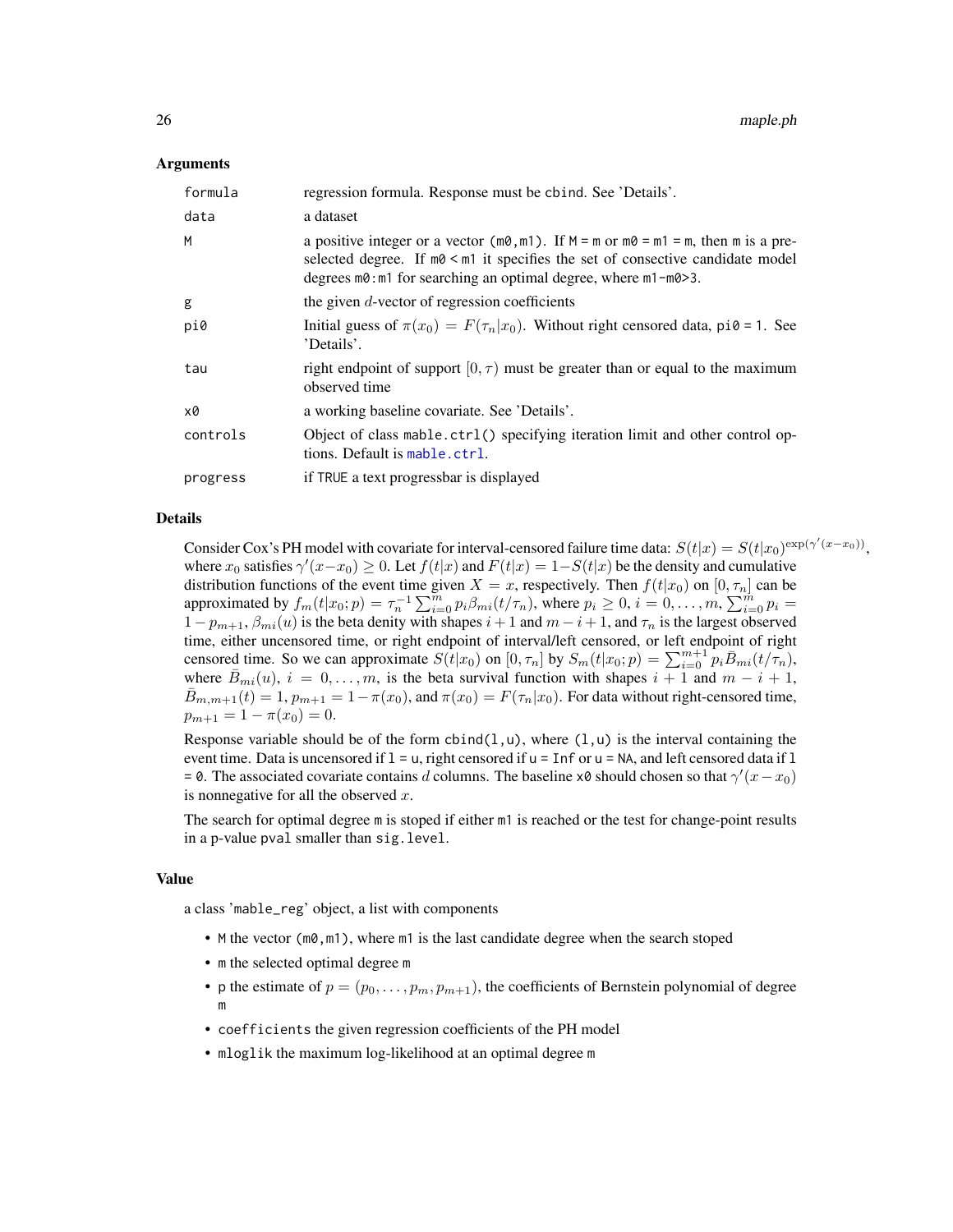#### <span id="page-26-0"></span>maple.ph 27

- 1k log-likelihoods evaluated at  $m \in \{m_0, \ldots, m_1\}$
- 1r likelihood ratios for change-points evaluated at  $m \in \{m_0 + 1, \ldots, m_1\}$
- tau.n maximum observed time  $\tau_n$
- tau right endpoint of support  $[0, \tau)$
- x0 the working baseline covariates
- egx0 the value of  $e^{\gamma' x_0}$
- convergence an integer code. 0 indicates successful completion(the iteration is convergent). 1 indicates that the maximum candidate degree had been reached in the calculation;
- delta the final pval of the change-point for selecting the optimal degree m;

#### Author(s)

Zhong Guan <zguan@iusb.edu>

#### References

Guan, Z. (2019) Maximum Approximate Bernstein Likelihood Estimation in Proportional Hazard Model for Interval-Censored Data, arXiv:1906.08882 .

#### See Also

[mable.ph](#page-18-1)

```
## Simulated Weibull data
 require(icenReg)
  set.seed(123)
  simdata<-simIC_weib(70, inspections = 5, inspectLength = 1)
  sp < -ic_sp(cbind(1, u) \sim x1 + x2, data = simdata)
 res0 <- maple.ph(cbind(l, u) \sim x1 + x2, data = simdata, M=c(2,20),
       g=sp$coefficients, tau=7)
 op<-par(mfrow=c(1,2))
 plot(res0, which=c("likelihood","change-point"))
 par(op)
 res1<-mable.ph(cbind(l, u) \sim x1 + x2, data = simdata, M=res0$m, g=c(.5,-.5), tau=7)
 op<-par(mfrow=c(1,2))
 plot(res1, y=data.frame(c(0,0)), which="density", add=FALSE, type="l",
      xlab="Time", main="Desnity Function")
 lines(xx<-seq(0, 7, len=512), dweibull(xx, 2,2), lty=2, col=2)
 legend("topright", bty="n", lty=1:2, col=1:2, c("Estimated","True"))
 plot(res1, y=data.frame(c(0,0)), which="survival", add=FALSE, type="l",
      xlab="Time", main="Survival Function")
 lines(xx, 1-pweibull(xx, 2, 2), lty=2, col=2)
 legend("topright", bty="n", lty=1:2, col=1:2, c("Estimated","True"))
 par(op)
```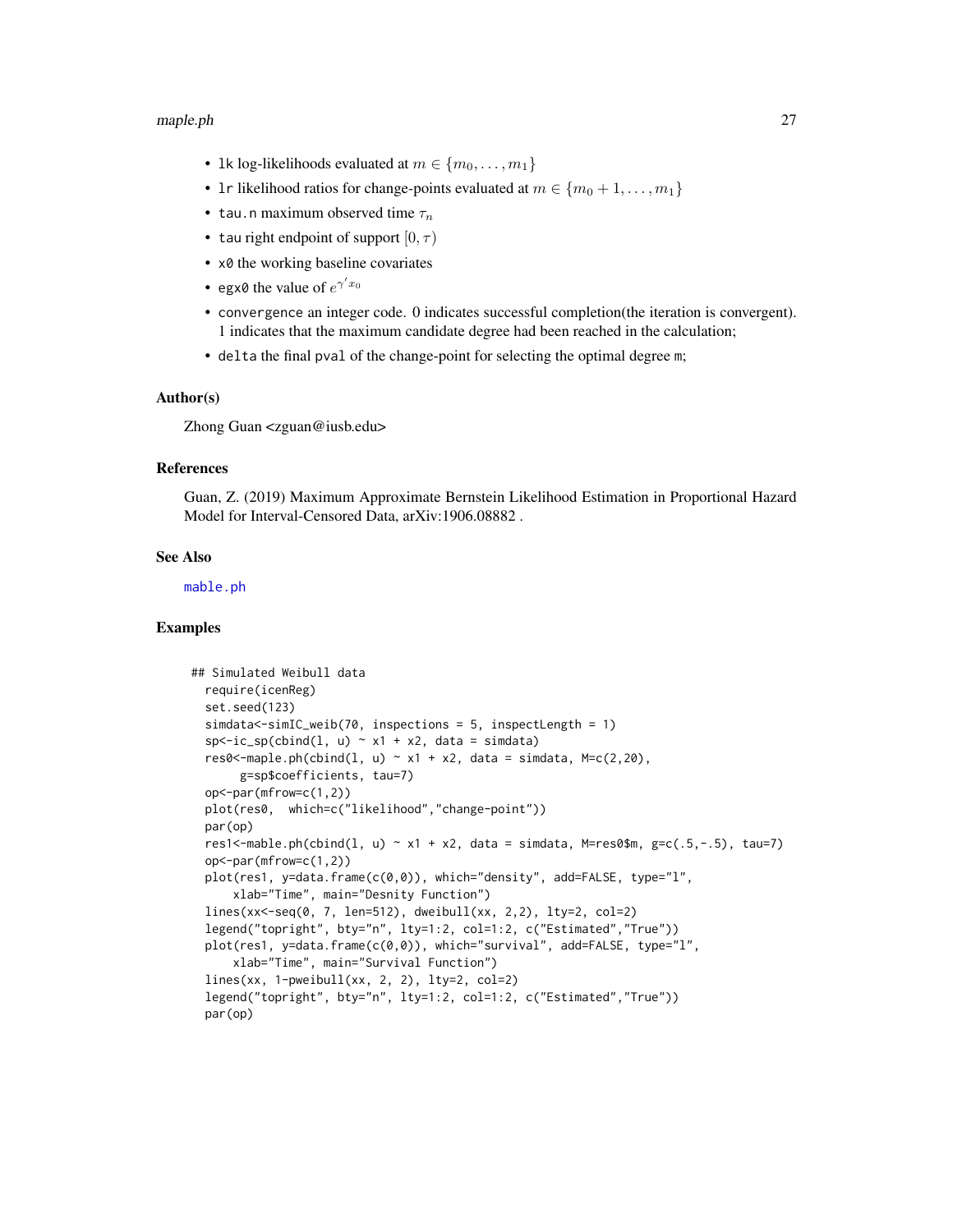<span id="page-27-0"></span>

#### Description

Choose an optimal degree using gamma change-point model with two changing shape and scale parameters.

#### Usage

```
optim.gcp(obj)
```
#### Arguments

obj a class "mable" or 'mable\_reg' object containig a vector M = (m0,m1), lk, loglikelihoods evaluated evaluated at  $m \in \{m_0, \ldots, m_1\}$ 

#### Value

a list with components

- m the selected optimal degree m
- M the vector (m0, m1), where m1 is the last candidate when the search stoped
- mloglik the maximum log-likelihood at degree m
- interval support/truncation interval (a,b)
- 1k log-likelihoods evaluated at  $m \in \{m_0, \ldots, m_1\}$
- 1r likelihood ratios for change-points evaluated at  $m \in \{m_0 + 1, \ldots, m_1\}$
- pval the p-values of the change-point tests for choosing optimal model degree
- chpts the change-points chosen with the given candidate model degrees

```
# simulated data
p<-c(1:5,5:1)
p<-p/sum(p)
x<-rmixbeta(100, p)
res1<-mable(x, M=c(2, 50), IC="none")
m1<-res1$m[1]
res2<-optim.gcp(res1)
m2<-res2$m
op<-par(mfrow=c(1,2))
plot(res1, which="likelihood", add=FALSE)
plot(res2, which="likelihood")
#segments(m2, min(res1$lk), m2, res2$mloglik, col=4)
plot(res1, which="change-point", add=FALSE)
plot(res2, which="change-point")
```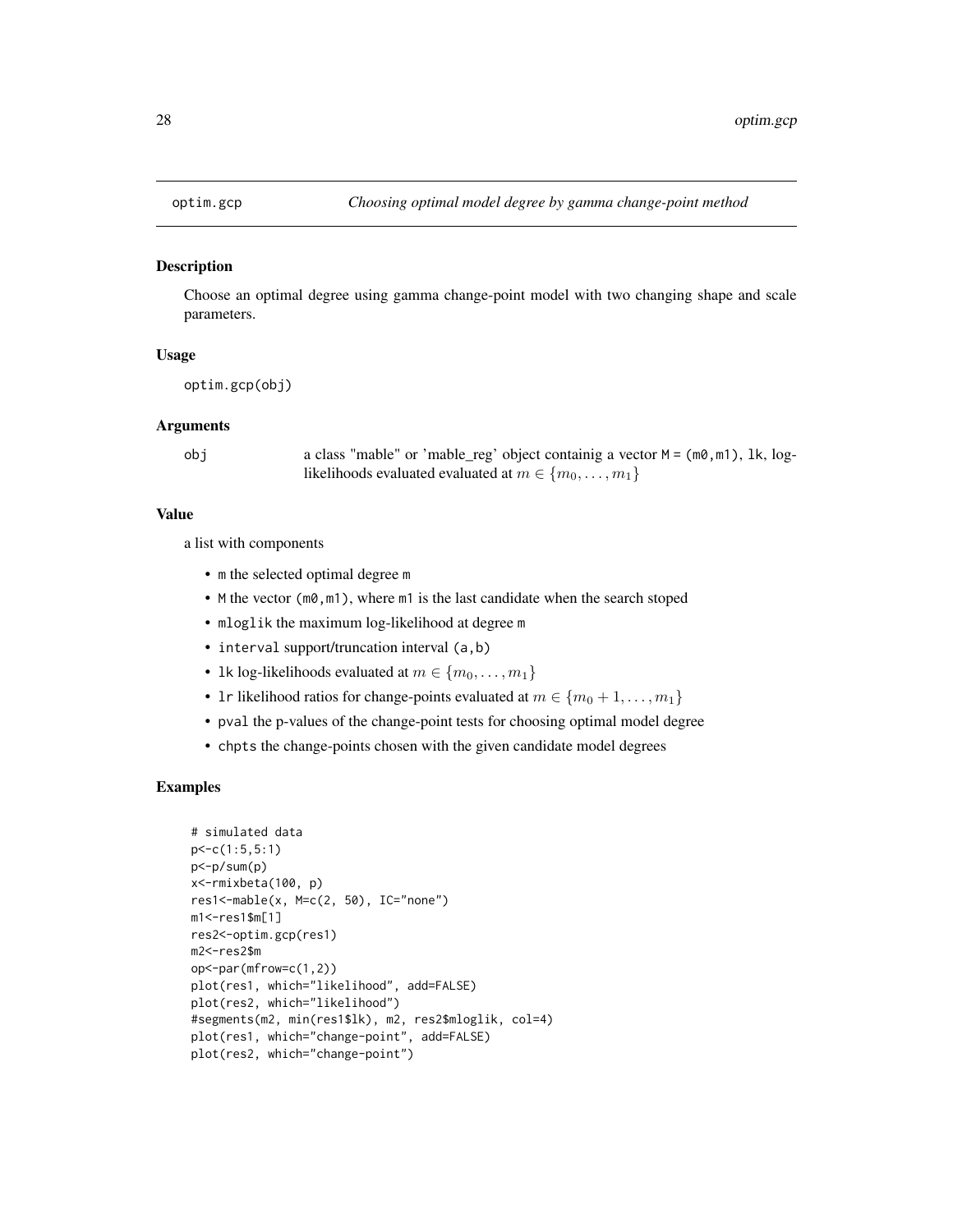# <span id="page-28-0"></span>plot.mable 29

par(op)

# plot.mable *Plot mathod for class 'mable'*

# Description

Plot mathod for class 'mable'

# Usage

```
## S3 method for class 'mable'
plot(x, which = c("density", "cumulative", "survival",
  "likelihood", "change-point", "all"), add = FALSE, lgd.x = NULL,
  lgd.y = NULL, nx = 512, ...
```
# Arguments

| $\mathsf{x}$ | Class "mable" object return by mablem, mable, mablem. group or mable. group<br>functions which contains $p$ , $mloglik$ , and $M = m0$ : $m1$ , $lk$ , $lr$ ,       |
|--------------|---------------------------------------------------------------------------------------------------------------------------------------------------------------------|
| which        | indicates which graphs to plot, options are "density", "cumulative", "likelihood",<br>"change-point", "all". If not "all", which can contain more than one options. |
| add          | logical add to an existing plot or not                                                                                                                              |
| lgd.x, lgd.y | coordinates of position where the legend is displayed                                                                                                               |
| nx           | number of evaluations of density, or cumulative distribution curve to be plotted.                                                                                   |
| $\cdot$      | additional arguments to be passed to the base plot function                                                                                                         |

plot.mable\_reg *Plot mathod for class 'mable\_reg'*

# Description

Plot mathod for class 'mable\_reg'

# Usage

```
## S3 method for class 'mable_reg'
plot(x, y, newdata = NULL, ntime = 512,xlab = "Time", which = c("survival", "likelihood", "change-point",
  "density", "all"), add = FALSE, ...)
```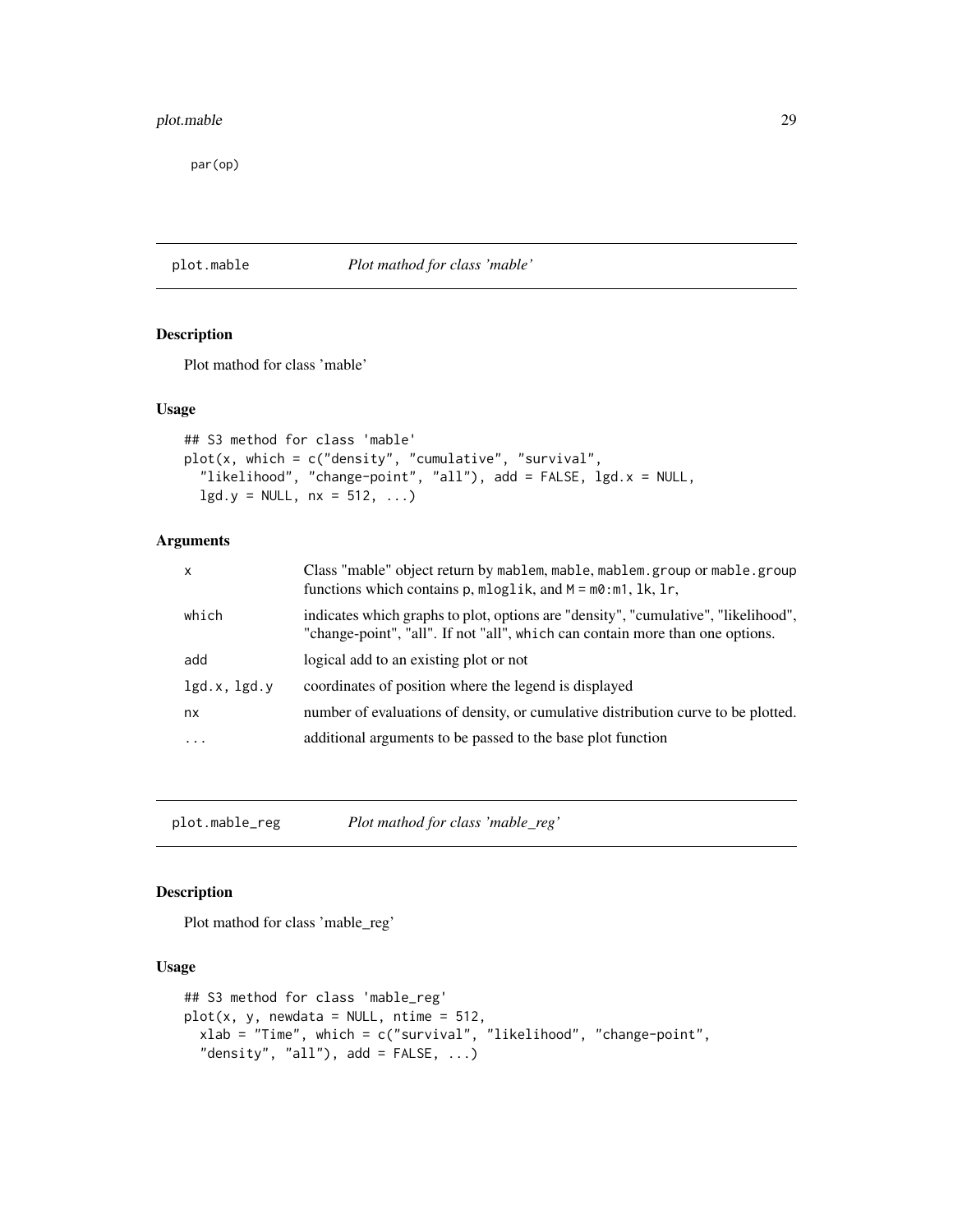# <span id="page-29-0"></span>Arguments

| $\mathsf{x}$ | a class 'mable_reg' object return by functions such as mable. ph which contains<br>M, coefficients, p, m, x0, tau.n, tau lk, lr.                                      |
|--------------|-----------------------------------------------------------------------------------------------------------------------------------------------------------------------|
| <b>V</b>     | a new data frame                                                                                                                                                      |
| newdata      | a new data.frame (ignored if y is included)                                                                                                                           |
| ntime        | number of evaluations of density, survival or cumulative distribution curve to be<br>plotted.                                                                         |
| xlab         | x-axis label                                                                                                                                                          |
| which        | indicates which graphs to plot, options are "survival", "likelihood", "change-<br>point", "density", or "all". If not "all", which can contain more than one options. |
| add          | logical add to an existing plot or not                                                                                                                                |
| .            | additional arguments to be passed to the base plot function                                                                                                           |

# Author(s)

Zhong Guan <zguan@iusb.edu>

summary.mable *Summary mathods for classes 'mable' and 'mable\_reg'*

# Description

Produces a summary of a mable fit.

# Usage

```
## S3 method for class 'mable'
summary(object, ...)
```

```
## S3 method for class 'mable_reg'
summary(object, ...)
```
# Arguments

| object   | Class "mable" or 'mable_reg' object return by mable or mable. xxxx functions |
|----------|------------------------------------------------------------------------------|
| $\cdots$ | for future methods                                                           |

# Value

Invisibly returns its argument, object.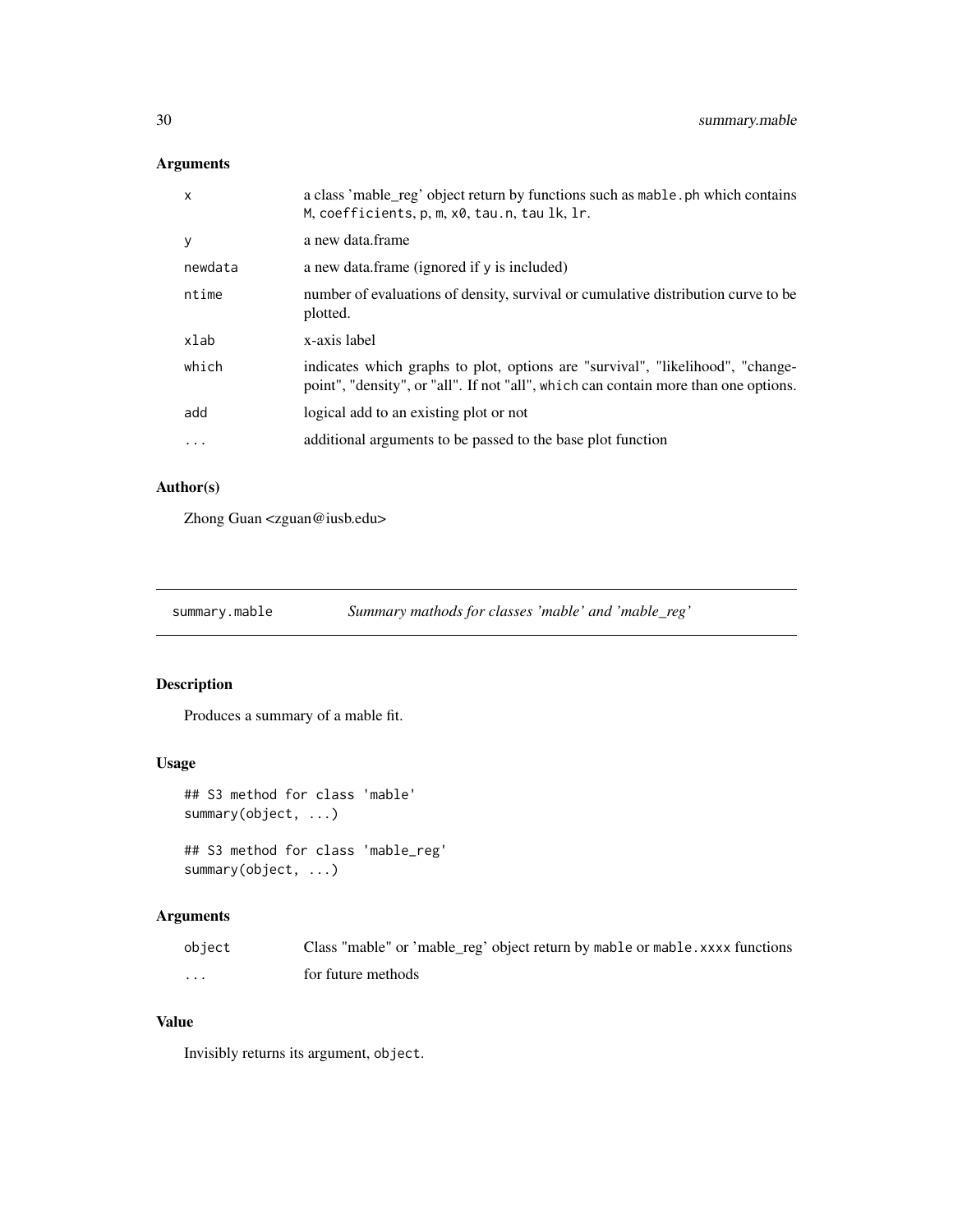#### <span id="page-30-0"></span>Vaal.Flow 31

# Examples

```
# Vaal Rive Flow Data
 data(Vaal.Flow)
 res<-mable(Vaal.Flow$Flow, M = c(2,100), interval = c(0, 3000),
    controls = mable.ctrl(sig.level = 1e-8, maxit = 2000, eps = 1.0e-9))
 summary(res)
## Breast Cosmesis Data
 require(interval)
 data(bcos)
 bcos2<-data.frame(bcos[,1:2], x=1*(bcos$treatment=="RadChem"))
 aft.res<-mable.aft(cbind(left, right)~x, data=bcos2, M=c(1, 30), tau=100, x0=1)
 summary(aft.res)
```
Vaal.Flow *Vaal River Annual Flow Data*

# Description

The annual flow data of Vaal River at Standerton as given by Table 1.1 of Linhart and Zucchini (1986) give the flow in millions of cubic metres.

#### Usage

data(Vaal.Flow)

# Format

The format is: int [1:65] 222 1094 452 1298 882 988 276 216 103 490 ...

# References

Linhart, H., and Zucchini, W., *Model Selection*, Wiley Series in Probability and Mathematical Statistics: Applied Probability and Statistics, New York: John Wiley \& Sons Inc, 1986.

### Examples

data(Vaal.Flow)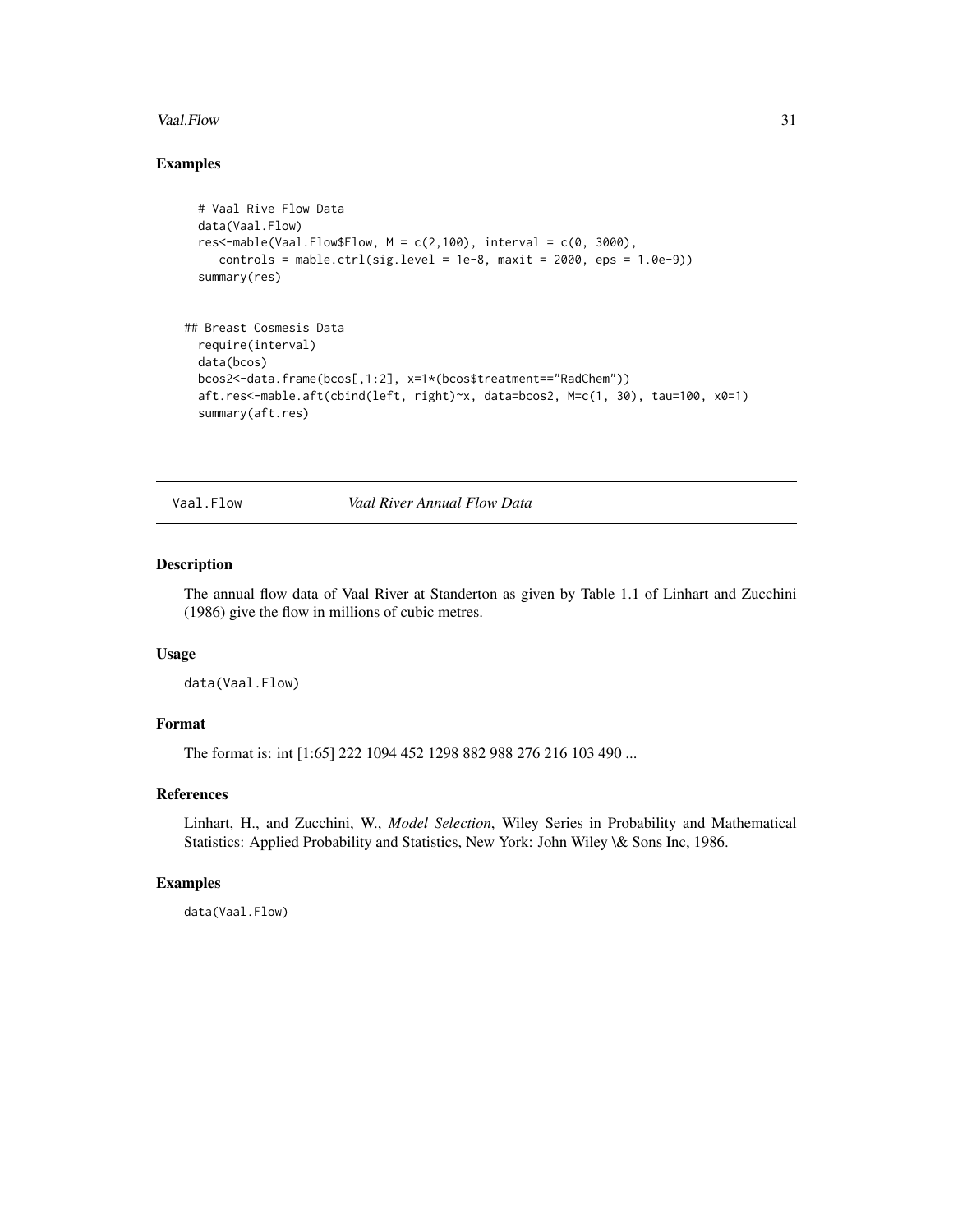# <span id="page-31-0"></span>Index

∗Topic datasets chicken.embryo , [2](#page-1-0) Vaal.Flow , [31](#page-30-0) ∗Topic distribution dmixbeta , [3](#page-2-0) mable , [5](#page-4-0) mable.aft,  $8$ mable.group, [13](#page-12-0) mable.mvar , [18](#page-17-0) mable.ph , [19](#page-18-0) mable.reg, [22](#page-21-0) maple.aft, [23](#page-22-0) maple.ph, [25](#page-24-0) ∗Topic models dmixbeta , [3](#page-2-0) mable, [5](#page-4-0) mable.aft,  $8$ mable.group, [13](#page-12-0) mable.ph , [19](#page-18-0) mable.reg, [22](#page-21-0) maple.aft, [23](#page-22-0) maple.ph, [25](#page-24-0) ∗Topic multivariate mable.mvar, 1<mark>8</mark> ∗Topic nonparametric dmixbeta , [3](#page-2-0) mable, [5](#page-4-0) mable.aft,  $8$ mable.group, [13](#page-12-0) mable.mvar, [18](#page-17-0) mable.ph , [19](#page-18-0) mable.reg, [22](#page-21-0) maple.aft, [23](#page-22-0) maple.ph, [25](#page-24-0) ∗Topic regression mable.aft,  $8$ mable.ph , [19](#page-18-0) mable.reg, [22](#page-21-0) maple.aft, [23](#page-22-0)

maple.ph, [25](#page-24-0) ∗Topic smooth dmixbeta , [3](#page-2-0) mable , [5](#page-4-0) mable.aft, <mark>[8](#page-7-0)</mark> mable.group, [13](#page-12-0) mable.ph , [19](#page-18-0) mable.reg, [22](#page-21-0) maple.aft, [23](#page-22-0) maple.ph, [25](#page-24-0) ∗Topic survival mable.aft, <mark>[8](#page-7-0)</mark> mable.ph , [19](#page-18-0) mable.reg, [22](#page-21-0) maple.aft, [23](#page-22-0) maple.ph, [25](#page-24-0) ∗Topic univar mable , [5](#page-4-0) mable.group, [13](#page-12-0) chicken.embryo , [2](#page-1-0) dmixbeta , [3](#page-2-0) dmixmvbeta , [4](#page-3-0) mable , *[4](#page-3-0)* , [5](#page-4-0) mable.aft , [8](#page-7-0) , *[23](#page-22-0)* , *[25](#page-24-0)* mable.ctrl, [6](#page-5-0), [9](#page-8-0), [11](#page-10-0), [12](#page-11-0), [14](#page-13-0), [16](#page-15-0), [18](#page-17-0), [20](#page-19-0), [22](#page-21-0), *[23](#page-22-0)* , *[26](#page-25-0)* mable.decon, [11](#page-10-0) mable.group , [13](#page-12-0) , *[17](#page-16-0)* mable.ic , *[15](#page-14-0)* , [16](#page-15-0) mable.mvar , [18](#page-17-0) mable.ph , [19](#page-18-0) , *[23](#page-22-0)* , *[27](#page-26-0)* mable.reg, [22](#page-21-0) maple.aft , *[10](#page-9-0)* , [23](#page-22-0) maple.ph, [20](#page-19-0), [21](#page-20-0), [25](#page-24-0) optim.gcp , [28](#page-27-0) plot.mable , [29](#page-28-0)